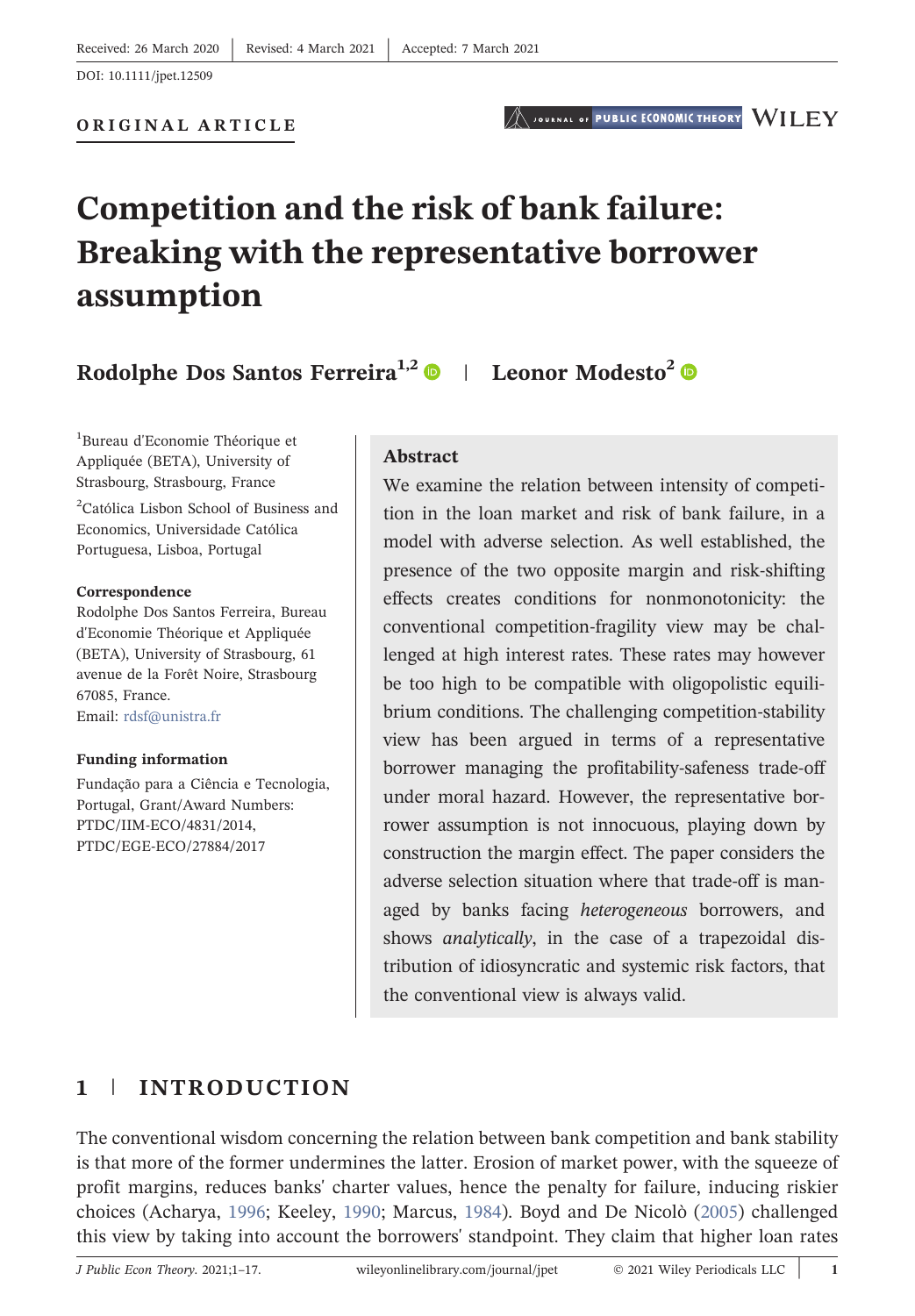directly imply a higher risk of borrowers' bankruptcy and, by moral hazard, further create an incentive for borrowers to make riskier choices, an effect already highlighted by Stiglitz and Weiss ([1981](#page-14-0)). With two opposite effects, the *margin* and the *risk-shifting* effects, one may wonder whether one of them tends to dominate the other, hence whether the relationship between intensity of competition and risk of bank failure is increasing, decreasing, or non-monotonic. Martinez-Miera and Repullo ([2010\)](#page-13-4) look for the relationship between the number of banks competing à la Cournot in the loan market and the probability of bank failure, under both idiosyncratic and systemic risk factors, and find that this relationship is U-shaped.<sup>[1](#page-1-0)</sup>

Our purpose is to revisit this debate by proposing a model which, although close to the one adopted by Boyd and De Nicolò ([2005](#page-13-3)) and by Martinez‐Miera and Repullo ([2010\)](#page-13-4), is designed to take adverse selection, not moral hazard, as the source of the stabilizing risk‐shifting effect. In Boyd and De Nicolò [\(2005\)](#page-13-3), bank failure is identified with a representative entrepreneur's default, since risks are perfectly correlated across the whole set of identical entrepreneurial projects, a context in which either no project fails or all projects fail together, with complementary probabilities. Then the risk of bank failure unambiguously decreases under more intense competition, which leads to a lower loan interest rate and, through the risk-shifting effect, to the choice of a less risky investment project by the representative entrepreneur. Still referring to a representative entrepreneurial project, with success probability decreasing in the loan interest rate, Martinez-Miera and Repullo [\(2010\)](#page-13-4) concentrate on situations where project failures can be only partially correlated. In the limit case of perfectly correlated risks, they retrieve the Boyd and De Nicoló result and in the other limit case, of uncorrelated risks, any risk of bank default vanishes by portfolio diversification. In the intermediate cases where systemic and idiosyncratic risks coexist, the favorable effect on bank stability of stronger competition working through borrowers' decisions (the risk-shifting effect) combines with an unfavorable effect working through lower profit margins (the *margin effect*). Contrary to the competition-stability view, Martinez-Miera and Repullo show that the margin effect always dominates for a large enough number of banks (Proposition [2](#page-11-0)).<sup>2</sup> However, they also show by a numerical simulation that the risk-shifting effect dominates for a number of banks lower than a ceiling which increases with the degree of correlation, so that intensifying competition is favorable to bank stability, at least in highly concentrated loan markets and when borrowers' risks are highly correlated.

In this paper, we also assume Cournot competition in the loan market between a discrete number of identical banks, granting loans to a continuum of entrepreneurs. We abandon however the assumption that these entrepreneurs, while differing in terms of reservation utilities, have all access to the same technology and choose all the same project in response to a common loan interest rate, an assumption which results in an undiversified bank loan portfolio (except for a factor of idiosyncratic risk). By contrast, we assume that entrepreneurs, identical in terms of (zero) reservation utilities, have access to heterogeneous investment projects, each entrepreneur to a specific project. Bank loan portfolios are consequently diversified, with aggregate riskiness affected through adverse selection by the loan interest rate. We show that oligopolistic equilibrium conditions exclude the dominance of the risk‐shifting effect over the margin effect in any observable situation: a dominating risk‐shifting effect may occur only at loan interest rates that are larger than their highest enforceable value, hence essentially

<span id="page-1-0"></span><sup>&</sup>lt;sup>1</sup>For further relevant references on the relation between bank competition and bank stability, see the surveys of the related theoretical and empirical literatures in Berger et al. [\(2009](#page-13-5)), Schaeck et al. [\(2009](#page-14-1)), Fungáčová and Weill ([2013](#page-13-6)), Jiménez et al. ([2013\)](#page-13-7), and Jiang et al. ([2017\)](#page-13-8).

<span id="page-1-1"></span><sup>2</sup>They further emphasize the weakness of the risk‐shifting effect, its modulus being constrained from above by the condition that the inverse loan demand should be decreasing.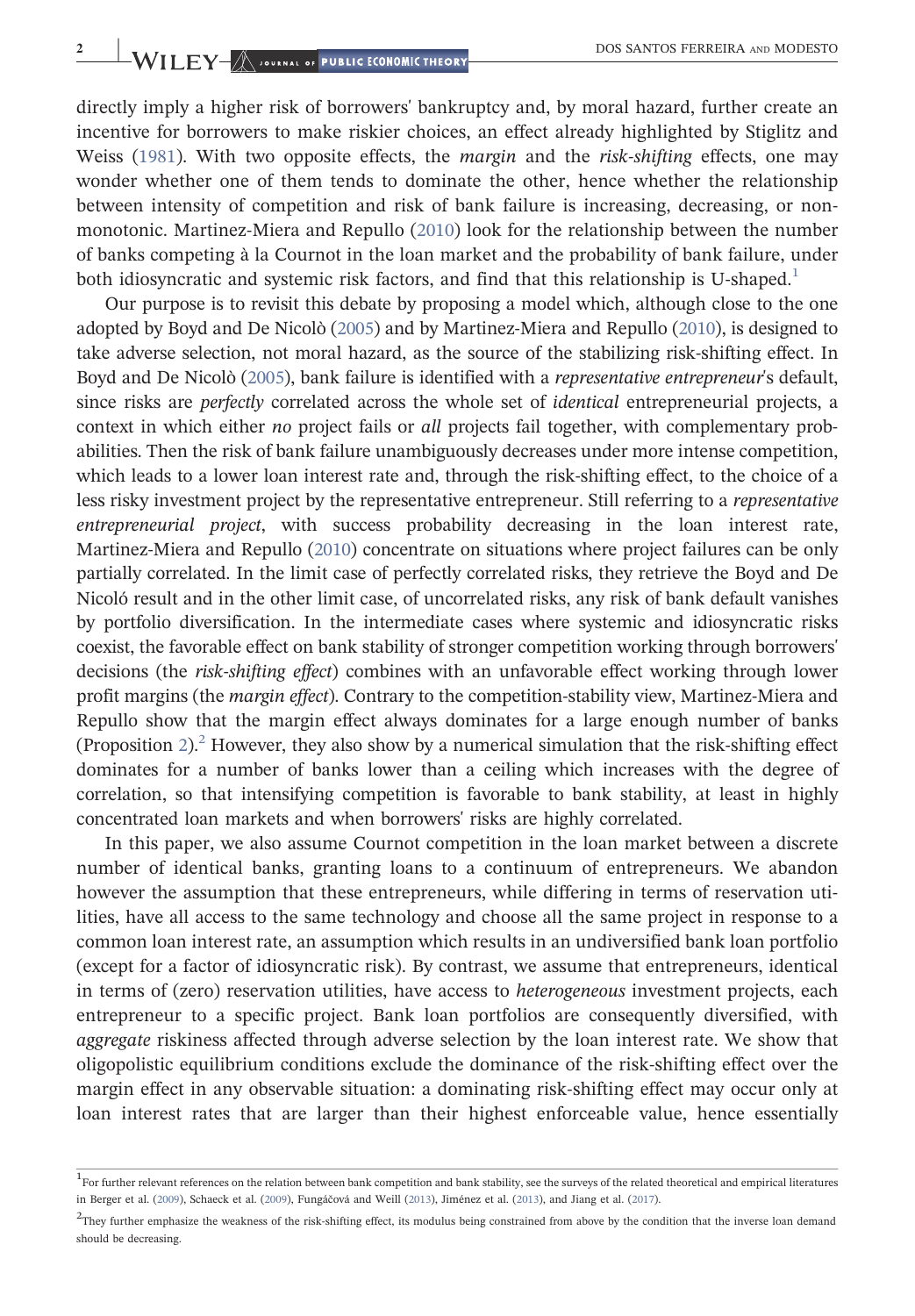nonobservable. To obtain an analytical result, we concentrate on the case where the risk factors and the safeness characteristic of the investment projects are uniformly distributed, resulting in a trapezoidal distribution of the combined risk, which mimicks the Gaussian bell. We show that the competition‐fragility view always prevails in this case: an interest rate high enough to make the risk‐shifting effect dominate the margin effect cannot be observed as an oligopolistic equilibrium outcome. We further show that the opposite result obtained under moral hazard, in particular when risk is purely systemic, is the direct consequence of the representative borrower assumption, independently of the choice of a specific distribution of risk factors.

The rest of the paper is organized as follows. In Section [2,](#page-2-0) we provide the model of bank competition for loans under adverse selection. In Section [3,](#page-6-0) we analyze with this model the relation between intensity of competition and risk of bank failure, concentrating on the case of the trapezoidal distribution of combined risk factors. This case allows one to obtain an analytical result comforting the conventional view. This result is then confronted with the one previously obtained in the literature under moral hazard. We propose an explanation for the difference. Section [4](#page-12-0) concludes.

# <span id="page-2-0"></span>2 | A MODEL OF BANK COMPETITION FOR LOANS UNDER ADVERSE SELECTION

As already announced in Section [1,](#page-0-0) our modeling builds upon the seminal models of Boyd and De Nicolò ([2005\)](#page-13-3) and, principally, of Martinez-Miera and Repullo ([2010](#page-13-4)), where banks compete in the loan market for the demand generated by a continuum of potential borrowers. In these models, the borrowers are investors having different reservation utilities to operate the same productive technology but being identical otherwise. This productive technology offers a trade‐off between profitability and safeness, riskier projects having a larger return when they succeed. The trade-off is managed by the borrowers, in response to the loan rate (hence only indirectly by the rate-setting lenders), higher rates requiring projects with a higher success return but also with a lower probability of success.

By contrast, we consider a continuum of potential investors having the same (actually nil) reservation utility but being endowed with different technologies, each technology concerning a single project. Again, there is a trade‐off between profitability and safeness, but this trade‐off can now be managed by the lenders only. In our approach, adverse selection, not moral hazard, is the source of the increased riskiness, at higher loan rates, of the portfolios held by the banks.

In the three subsections of this section we deal successively with (i) entrepreneurial risk, and on its repercussion (ii) on the risk of loan portfolio default and (iii) on the equilibrium conditions of bank competition for loans.

# 2.1 | Entrepreneurial risk and demand for loans

We assume a continuum of unit mass of entrepreneurs, each entrepreneur having access to a single specific investment project. A project is characterized by an index *x* of profitability (its gross success return) and an index  $\pi$  of safeness. More profitable projects are riskier,<sup>[3](#page-2-1)</sup> so that

<span id="page-2-1"></span> $3$ This assumption is the one made by Stiglitz and Weiss ([1981\)](#page-14-0) and contrasts with that, made by de Meza and Webb ([1987](#page-13-9)), of equally profitable projects differing only by their probability of success. Here, we stick to the former, which allows one to compare our results with those of Boyd and De Nicolò [\(2005](#page-13-3)) and Martinez‐Miera and Repullo ([2010\)](#page-13-4), obtained with it.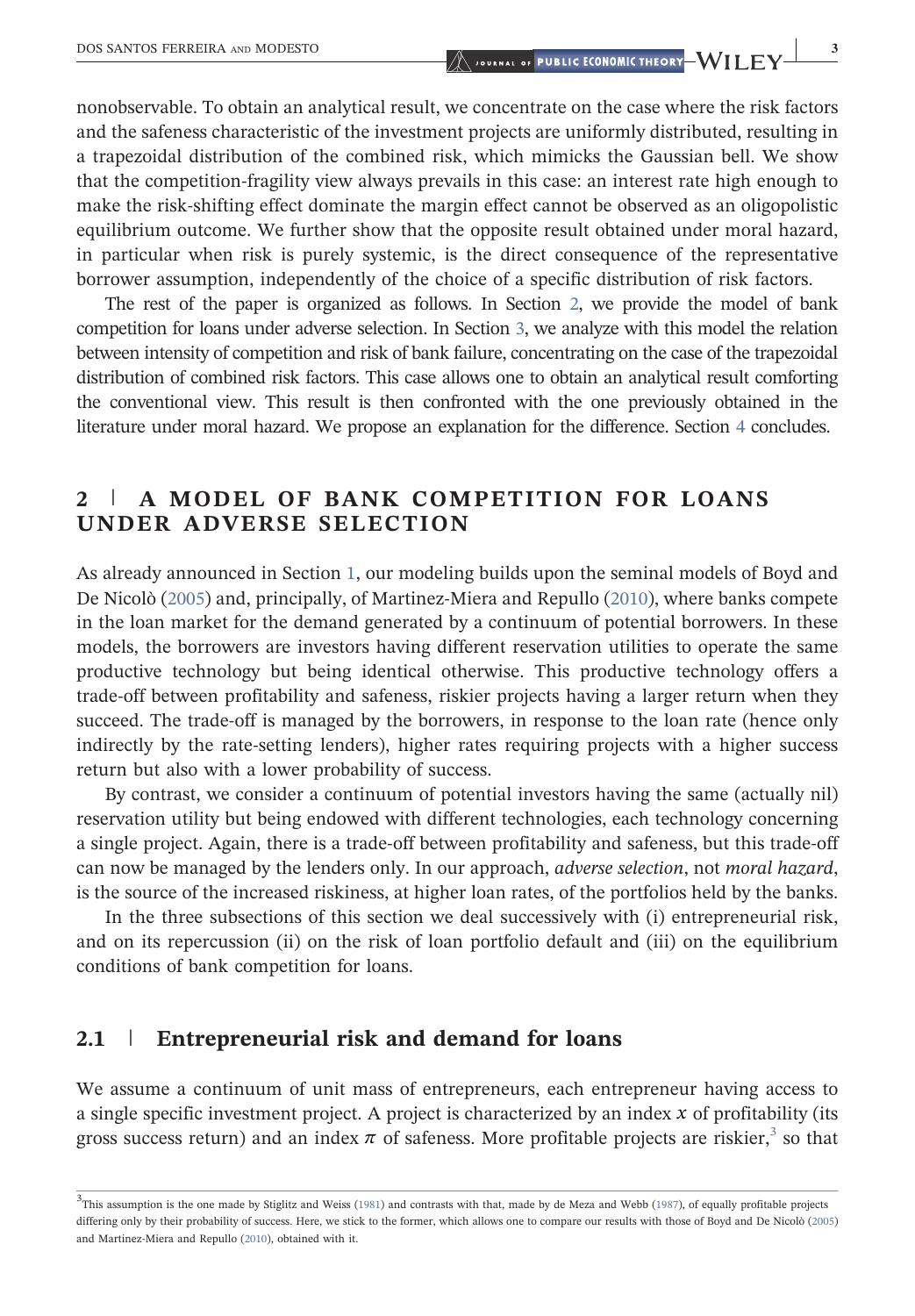we assume that  $x = \xi(\pi)$ , where  $\xi: [\pi, \pi] \to \mathbb{R}_+$  is a decreasing function, the index  $\pi$  being used in the following to identify a project and the entrepreneur endowed with that project. We further assume, as Stiglitz and Weiss ([1981\)](#page-14-0) do at first, that the set of projects  $[\pi, \pi] \subset [0, 1]$ satisfies the mean preserving property, here  $\pi \xi(\pi) = g \in (0, 1]$ . Any project can be operated in period 0 at a fixed scale (normalized to one) so as to yield in period 1 the output  $1 + x$  if it succeeds or the output  $1 - \gamma$  (with a percentage loss  $\gamma \in [0, 1]$ ) if it fails. Success depends upon the condition  $\pi \geq Z(z_{\pi})$ , or  $z_{\pi} \leq Z^{-1}(\pi)$ , where  $z_{\pi} \in \mathbb{R}$  is the realization of a random variable representing the risk impending on that project and  $Z: \mathbb{R} \to [0, 1]$  is a continuous and increasing function making sense of the comparison between  $\pi$  and  $Z(z_\pi)$ .

Having no initial capital endowment, the entrepreneur must borrow one unit of capital, at date 0, to operate her project. After obtaining a loan from a bank at a positive loan interest rate *R*, she owes to that bank, at date 1, the principal 1 plus the interest *R*. However, by entrepreneur's *limited liability*, she will actually pay  $1 + \min\{R, x\}$  if the project succeeds or  $1 + \min\{R, -\gamma\} = 1 - \gamma$  if it fails. Consequently, if *F* is the cumulative distribution function (CDF) of random variable  $z_{\pi}$ , an entrepreneur has at date 0 the expected payoff

$$
F \circ Z^{-1}(\pi)(\xi(\pi) - \min\{R, \xi(\pi)\}).
$$
 (1)

<span id="page-3-2"></span>Taking the projects to be distributed according to the CDF *H*:  $[\pi, \pi] \rightarrow [0, 1]$  and assuming that each entrepreneur will only borrow if her expected payoff is positive (if  $\pi < g/R$ ), the demand for loans is  $D(R) = H(g/R)$  for  $g/R \in [\pi, \pi]$  (and 0 if  $g/R < \pi$ , 1 if  $g/R > \pi$ ). An increase in *R* discourages the entrepreneurs endowed with less profitable and safer projects, so that (i) the demand for loans decreases and (ii) the average probability of success diminishes, since the withdrawn projects are the safest. Effect (ii) is the risk-shifting effect, already highlighted by Stiglitz and Weiss [\(1981](#page-14-0)), which works here through adverse selection and which we discuss in Subsection [2.2.](#page-3-0)

### <span id="page-3-0"></span>2.2 The expected yield of loans and the risk of portfolio default

We assume that the random variable  $z_\pi$  ruling the outcome of investment project  $\pi$  combines additively an *idiosyncratic risk* factor  $s_\pi$  and a *systemic risk* factor *S*, common to all projects:  $z_{\pi} = \zeta(1-\rho)s_{\pi} + \zeta(\rho)S$ . The variables  $s_{\pi}$  (for any project  $\pi$ ) and *S* are all independent and identically distributed random variables with CDF Ψ. The parameter  $\rho \in [0, 1]$  measures the correlation between the risks of the different projects and the function  $\zeta$  is increasing and maps [0, 1] onto itself. In the limit cases, the risks of two different projects  $\pi$  and  $\pi'$  are uncorrelated if  $\rho = 0$  (since  $z_{\pi} = s_{\pi}$  and  $z_{\pi'} = s_{\pi'}$ ,  $s_{\pi}$  and  $s_{\pi'}$  being independent random variables) and are perfectly correlated if  $\rho = 1$  (since  $z_{\pi} = z_{\pi'} = S$ ). In the following, we shall further take  $Z \equiv \Psi$ , whatever the adopted specification of the distribution Ψ. This modeling approach fits Vasicek ([2002\)](#page-14-2) representation of the equicorrelated normal distribution, used by Martinez‐Miera and Repullo ([2010](#page-13-4)), where all random variables (including  $z_\pi$ ) have the same standard normal CDF Φ and *ζ* is the square root function. Another example of this representation of correlated risks, which will be exploited in Subsection [3.2](#page-5-0), is given by random variables  $s_\pi$  and *S* uniformly distributed over [0, 1], so that  $\Psi$  (but also  $\zeta$ ) is the identity function.<sup>[4](#page-3-1)</sup> For  $\rho \in (0, 1)$ , the random

<span id="page-3-1"></span> $^4$ To repeat, we will take in the example of next section *Z* ≡ Ψ ≡ ζ (but not *F*) as the identity function defined on [0, 1], whereas Martinez‐Miera and Repullo take  $Z \equiv \Psi \equiv F$  as the standard normal CDF  $\Phi$  (and  $\zeta$  as the square root function).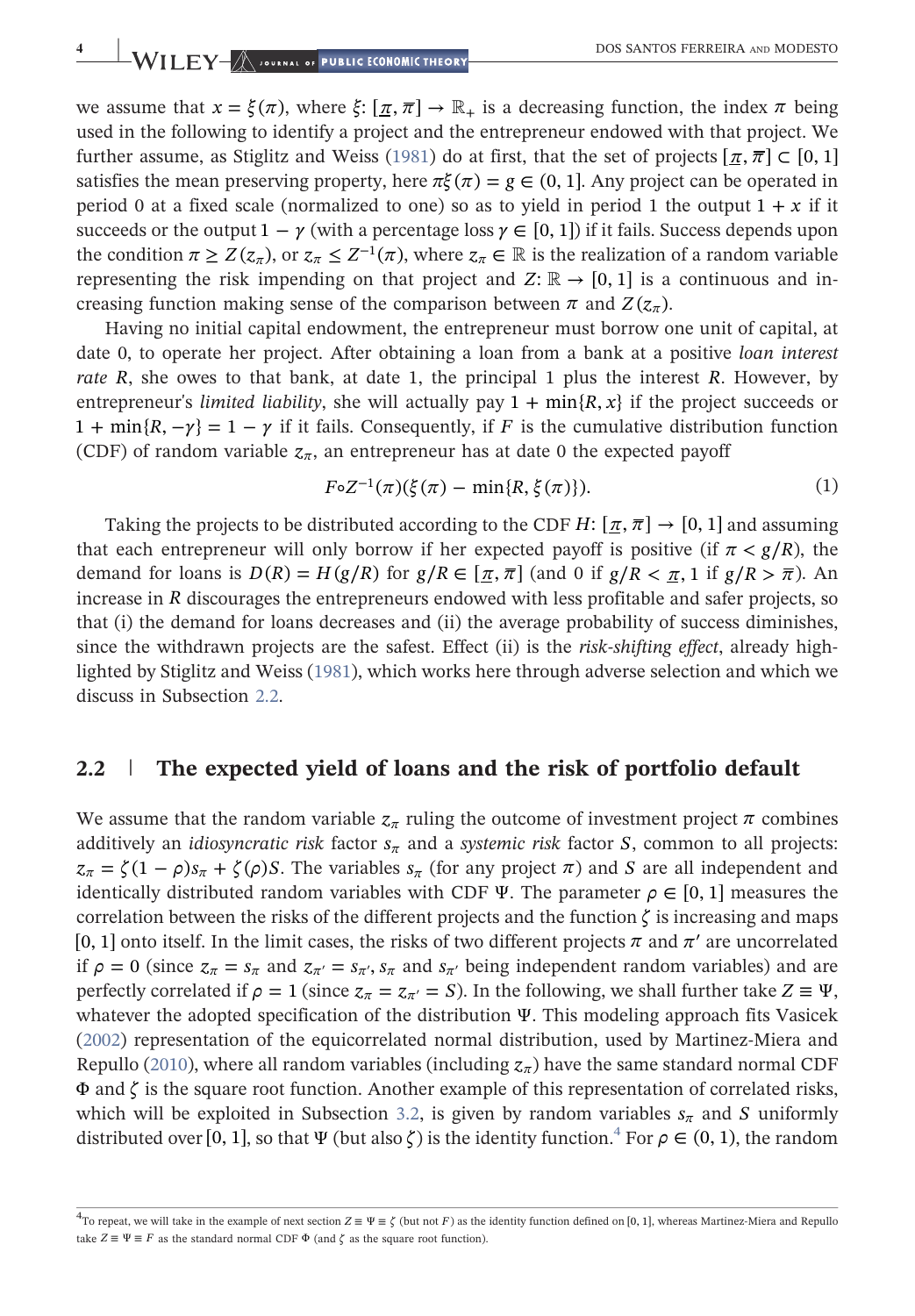variable  $z_{\pi}$  follows then a trapezoidal distribution, the density function of which has a graph which may be viewed as a stylized representation of the Gaussian bell (see [A](#page-14-3)ppendix A).

In this subsection we discuss the way the two risk factors determine the expected yield of loans and can ultimately lead to bank portfolio default. We show that the consequences of risk are quite different for its idiosyncratic and systemic factors. The former, not the latter, can be addressed by portfolio diversification and somewhat neutralized by the law of large numbers. We take this difference into account by introducing success probabilities conditional on some realization *S* of the systemic risk factor (when  $ρ ∈ (0, 1)$ ). Since a project *π* succeeds if  $Z^{-1}(\pi) \geq z_{\pi} = \zeta (1 - \rho)s_{\pi} + \zeta(\rho)S$  (i.e., if  $s_{\pi} \leq (Z^{-1}(\pi) - \zeta(\rho)S)/\zeta(1 - \rho)$ ), it succeeds, conditionally on *S*, with probability

$$
p_{\pi}(S) = \Psi\left(\frac{\Psi^{-1}(\pi) - \zeta(\rho)S}{\zeta(1-\rho)}\right),\tag{2}
$$

<span id="page-4-1"></span>taking into account the assumed coincidence of *Z* and Ψ.

<span id="page-4-2"></span>As the index  $\pi$  is distributed according to the CDF *H*:  $[\pi, \pi] \rightarrow [0, 1]$  *(with density h), the* probability of drawing a successful investment project among those that have actually been undertaken and conditional on the realization *S*, is the weighted mean

$$
p(S, R) = \frac{1}{H(g/R)} \int_{\pi}^{g/R} p_{\pi}(S) h(\pi) d\pi \text{ for } R \in [g/\bar{\pi}, g/\bar{\pi}].
$$
 (3)

By the law of large numbers, this is also the proportion of successful projects in the investment portfolio *conditional on the realization* S. As  $p_{\pi}$  is a decreasing function, so is  $p(\cdot, R)$ . Moreover, as  $p_{\pi}(S)$  is increasing in  $\pi$ , an increase in *R*, truncating from above the distribution of the investment projects, diminishes  $p(S, R)$ , so that  $p(S, \cdot)$  is also a decreasing function, an expression of the risk-shifting effect. Notice that we are restricting *R* to the interval  $[g/\overline{\pi}, g/\underline{\pi}]$ , since the demand for loans vanishes altogether if  $R > g/\pi$ , and the risk-shifting effect disappears if  $R < g/\overline{\pi}$ , as  $p(S, R) = \int_{\pi}^{\pi} p_{\pi}(S)h(\pi) d\pi$  $\int_{\frac{\pi}{2}}^{\frac{\pi}{2}} p_{\pi}(S) h(\pi) d\pi$  in that case.

<span id="page-4-3"></span>We next analyze, for  $R \in [g/\overline{\pi}, g/\overline{\pi}]$ , how entrepreneurial risk may trigger bank portfolio default. The cost for the bank of the loan granted to an entrepreneur is the deposit interest rate *r*, which will be taken as exogenous and positive. So, the conditional expected loan yield (on the realization *S* of systemic risk) is

$$
y(S, R) = p(S, R)(1 + R) + (1 - p(S, R))(1 - \gamma) - (1 + r)
$$
  
= p(S, R)(R + \gamma) - (r + \gamma). (4)

<span id="page-4-0"></span>The function  $y(\cdot, R)$  is clearly decreasing. The *default threshold*  $S^*(R)$  is the value of the systemic risk factor that triggers bank portfolio default, occurring for any  $S > S<sup>*</sup>(R)$ , so that  $1 - \Psi(S^*(R))$  is the probability of bank portfolio default. This default threshold is determined by the zero expected yield condition applying to the loan portfolio:

$$
y(S^*, R) = p(S^*, R)(R + \gamma) - (r + \gamma) = 0.
$$
\n(5)

Naturally, we are considering levels of the loan and deposit interest rates that ensure profitability but also riskiness of the financial intermediation activity, that is,  $\sup_{y} y(S, R) > 0$ and  $\inf_{S} y(S, R) < 0$ , respectively, which entails a unique interior solution  $S^*(R)$  to Equation ([5\)](#page-4-0). Of course, without systemic risk, if the investment project risks are uncorrelated ( $\rho = 0$ ), the proportion of successful projects is still a decreasing function of *R* but it is not a random variable anymore: by ([2\)](#page-4-1) and [\(3](#page-4-2)),  $p(\cdot,R)$  is a constant, the weighted mean of  $p_\pi(\cdot) = \pi$ . Equilibrium in the loan market excludes then bank failure (too high loan rates, leading with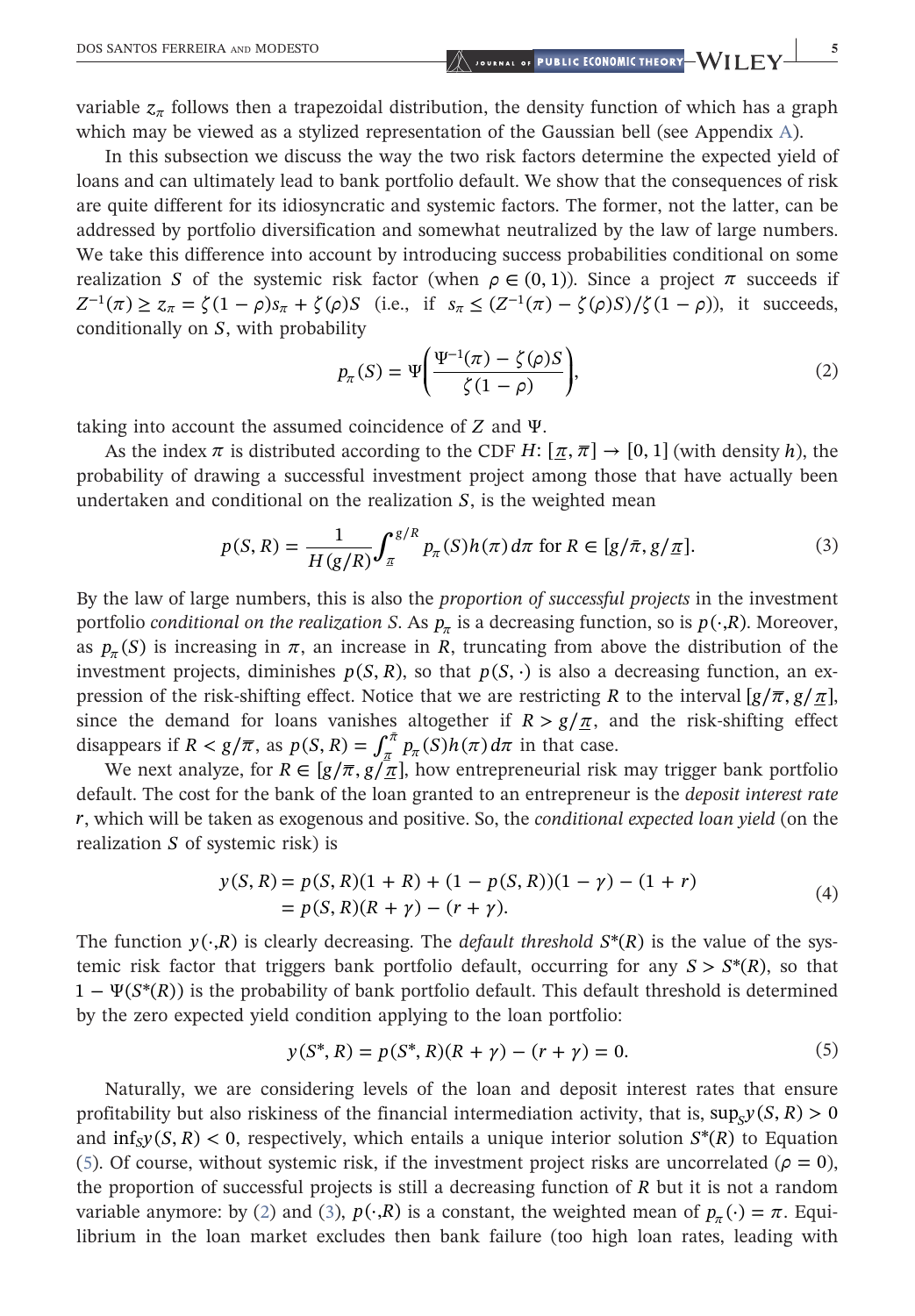certainty to bank default, would never be chosen by profit‐maximizing banks in the context of large diversified portfolios). Our analysis will accordingly be restricted to the case of correlated risks ( $\rho > 0$ ).

<span id="page-5-2"></span>To assess the effects on the default threshold of a variation in *R*, we use Equation ([5\)](#page-4-0) to compute by total differentiation the elasticity of *S*\*(*R*):

$$
\epsilon S^*(R) = \frac{\frac{\text{margin effect}}{R}}{\frac{R}{R+\gamma}} + \frac{\text{risk-shifting effect}}{\epsilon_R p(S^*, R)},
$$
\n
$$
\epsilon S^*(R) = \frac{\epsilon_S p(S^*, R)}{-\epsilon_S p(S^*, R)},
$$
\n
$$
(6)
$$

where  $\epsilon_{\varsigma}p(S^*,R)$  and  $\epsilon_{\varsigma}p(S^*,R)$  are the elasticities of the proportion of successful projects with respect to  $S$  and  $R$ , respectively. As the denominator on the right-hand side (RHS) of this equation is positive, the default threshold  $S^*$  depends negatively on  $R$  through the *risk-shifting effect*, since  $\epsilon_R p(S^*, R)$  < 0. However, it also depends positively on *R* through the *margin effect*: a higher *R* increases the loan yield  $R - r$  when entrepreneurs succeed, providing a buffer to cover the loss per loan *r* + *γ* when they fail. Intensity of competition, responsible for lower values of *R*, is thus seen to have through the margin effect an unfavorable influence, increasing the probability of portfolio default, but a favorable influence through the risk‐shifting effect. Is the risk‐shifting effect strong enough to undermine the conventional wisdom? We will address this question in Section [3](#page-6-0).

#### <span id="page-5-0"></span>2.3 | Bank competition for loans

We assume a number *n* of identical banks competing à la Cournot in a homogeneous loan market. In this context, each bank  $j \in \{1, ..., n\}$  can be seen as setting a loan rate given by the inverse demand for loans:  $R = D^{-1} (l_j + \sum_{j' \neq j} l_j)$ , where  $l_j$  is the demand for loans that bank *j* wishes to target and  $l_j$  the demand for loans conjectured as the target of bank  $j^{'}$ . The target  $l_j$  is chosen so as to maximize the ensuing expected profit  $l_j Y(R) = l_j Y\left(D^{-1}\left(l_j + \sum_{i \neq j} l_i\right)\right)$ , where *Y*(*R*) is the (unconditional) expected loan yield. In a symmetric equilibrium, the first-order condition for that maximization is

$$
\frac{1}{\epsilon Y(R)} = \frac{1/n}{-\epsilon D(R)},\tag{7}
$$

<span id="page-5-1"></span>where  $\epsilon D(R)$  and  $\epsilon Y(R)$  are the elasticities of the demand for loans and of the expected loan yield, respectively.

<span id="page-5-3"></span>When determining the *unconditional* expectation of the loan yield  $Y(R)$ , we have to take the bank limited liability into account, so that Equation [\(4](#page-4-3)), defining the expected loan yield conditional on the realization *S* of systemic risk, applies for  $S \leq S^*$  only, this yield being otherwise zero. The loan yield that bank *j* expects to obtain is consequently

$$
Y(R) \equiv \int_{-\infty}^{S^*(R)} y(S, R) \psi(S) dS
$$
  
= 
$$
\Psi(S^*(R)) \left( \underbrace{\left( \frac{1}{\Psi(S^*(R))} \int_{-\infty}^{S^*(R)} p(S, R) \psi(S) dS \right)}_{P(R)} (R + \gamma) - (r + \gamma) \right),
$$
 (8)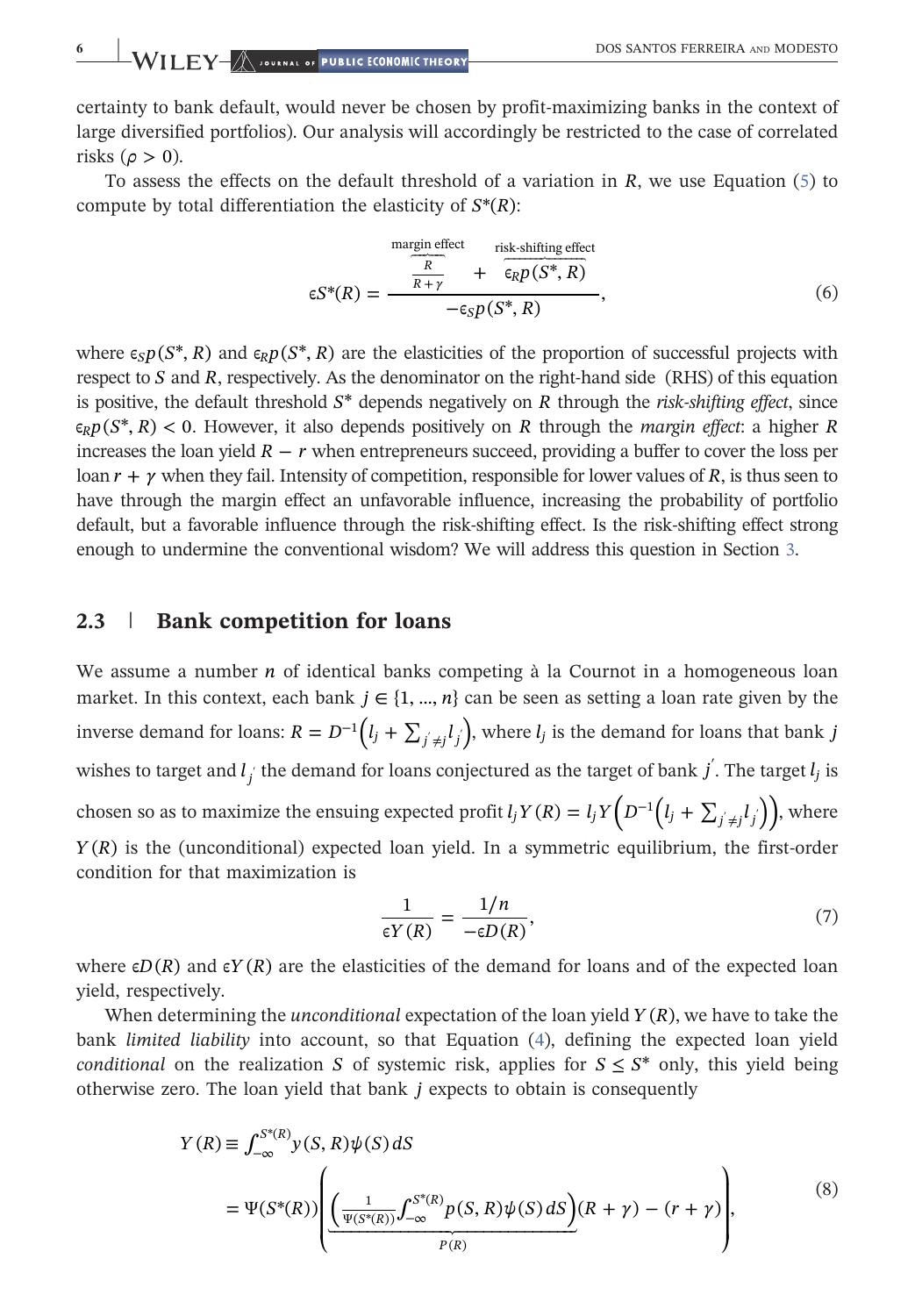<span id="page-6-4"></span>where  $\psi(S)$  is the probability density of *S* and  $P(R)$  is the expected proportion of successful projects. We can then compute the elasticity  $\epsilon Y(R)$  of the expected loan yield<sup>5</sup> and use the result in the profit maximization condition ([7\)](#page-5-1). We thus get the following expression for the Lerner *index of market power*, namely, the relative markup of the expected yield per loan  $P(R)(R + \gamma)$ over its marginal cost *r* + *γ*:

$$
\frac{P(R)(R+\gamma) - (r+\gamma)}{P(R)(R+\gamma)} = \frac{R/(R+\gamma) + \varepsilon P(R)}{n(-\varepsilon D(R)) - \varepsilon \Psi(S^*(R))\varepsilon S^*(R)}.
$$
\n(9)

This equation determines the equilibrium value of the loan interest rate *R* as a function of the number *n* of competing banks. The first term in the denominator of its RHS is the reciprocal of the usual Cournot's degree of monopoly  $(1/n)/(-\epsilon D(R))$ . The second term in the denominator expresses the effect on market power induced by bank limited liability, strengthening if  $S^*$  is increasing (the competition-fragility view), weakening if  $S^*$  is decreasing (the competition‐stability view). The two terms in the numerator express the two effects of a change in the loan interest rate which have already been highlighted, namely, the margin effect and the risk‐shifting effect. The former is always positive and the latter, which now applies to the (unconditional) expected proportion of successful projects, not to the proportion *conditional on*  $S^*(R)$  as in Equation [\(6](#page-5-2)), is negative if  $S^*$  is increasing but might be positive if  $S^*$  is decreasing.<sup>[6](#page-6-2)</sup>

## <span id="page-6-0"></span>3 | INTENSITY OF COMPETITION AND RISK OF BANK FAILURE

The question we now want to address concerns the sense of the response of the probability 1 − Ψ(*S*\*) of bank portfolio default to a change in the intensity of competition, as usual indexed by the number  $n \in \mathbb{N} \setminus \{0, 1\}$  of competing banks,<sup>[7](#page-6-3)</sup> through the resulting variation of the loan interest rate *R*. Clearly, if the default threshold *S*\* is decreasing in *R*, a higher intensity of competition, depressing the loan interest rate, leads to a lower probability of bank failure, thus vindicating the competition‐stability view. The relevant question is however not that of the possibility of getting a decreasing *S*\* for some set of values of *R*. It is the possibility of getting such property for a set of admissible values of *R*, observable as a Cournot equilibrium outcome. In the following, we briefly address this question in general terms and then examine the case of uniform distributions of characteristics and risk which, contrary to the case of Gaussian risk, allows one to establish an analytical result. We finally compare this result with those obtained in the literature under moral hazard.

<span id="page-6-1"></span>5 We obtain

$$
\epsilon Y(R) = \epsilon \Psi(S^*(R)) \epsilon S^*(R) + \frac{P(R)(R+\gamma)}{P(R)(R+\gamma) - (r+\gamma)} \left(\frac{R}{R+\gamma} + \epsilon P(R)\right).
$$

<span id="page-6-3"></span><span id="page-6-2"></span><sup>&</sup>lt;sup>6</sup>Indeed, *p*(*S*, *R*) is decreasing in *R* but is averaged, for *S*\* responding negatively to a higher *R*, over a smaller set, reduced to its highest values (see Equation [8\)](#page-5-3).  $^{7}$ The intensity of competition cannot of course be reduced to market structure. It also depends upon the more or less aggressive competitors' conduct, upon the extent of substitutability between the products or upon the easiness to enter the market. In the present context, which allows comparisons with the relevant literature, the number of banks appears however as the appropriate index of competitive intensity,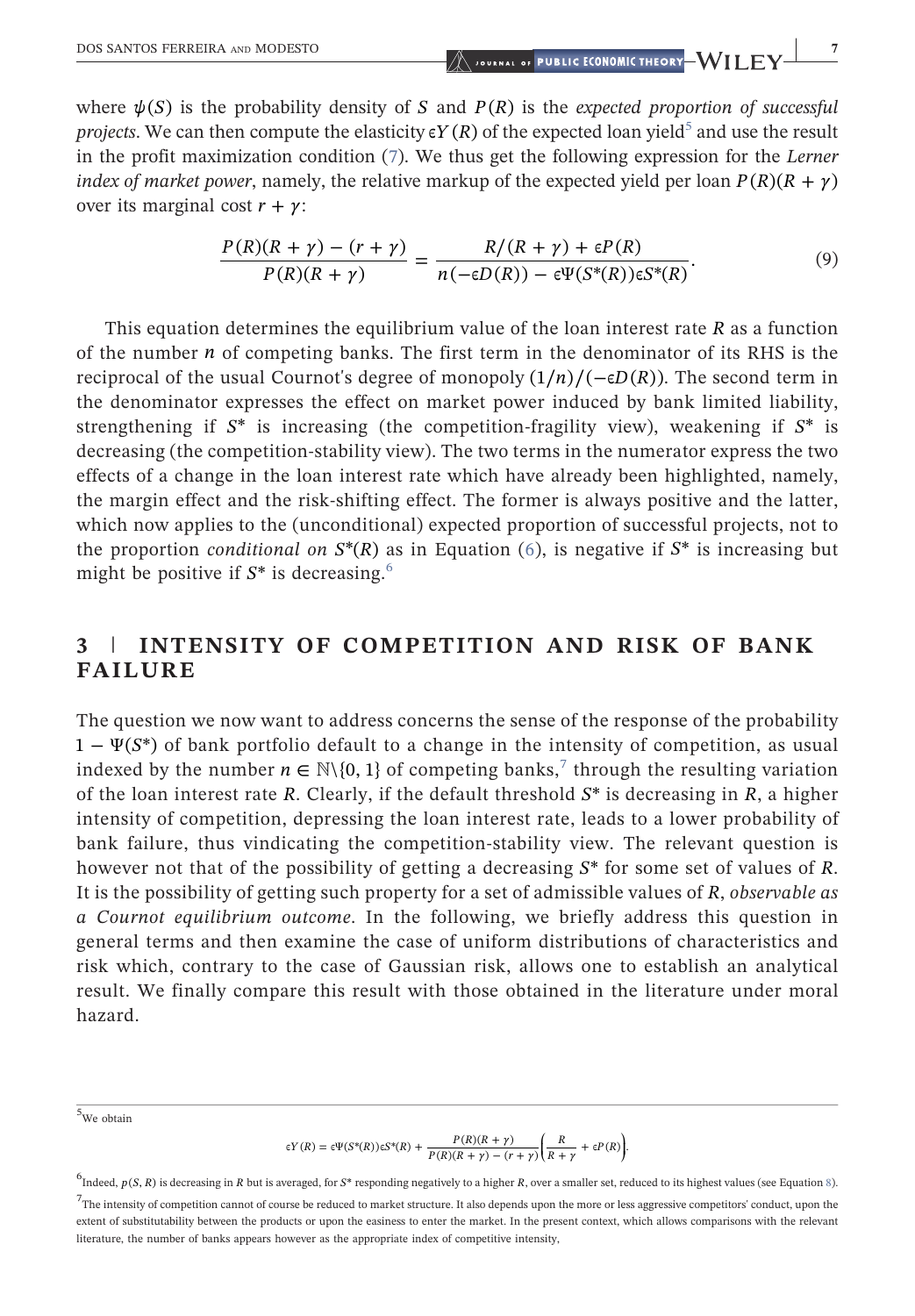# 3.1 | Observable risk-decreasing competition: a preliminary discussion

Negativity of  $\epsilon S^*(R)$  means, by Equation [\(6\)](#page-5-2), that the risk-shifting effect conditional on  $S^*(R)$ , namely,  $\epsilon_R p(S^*, R)$  dominates, at least locally, the margin effect  $R/(R+\gamma)$ , that is, that  $R/(R + \gamma) < -\epsilon_p p(S^*, R)$ . However, referring to Equation ([9\)](#page-6-4), we see that, since the Lerner index must be positive at any oligopolistic equilibrium,  $\varepsilon S^*(R) < 0$  implies that the risk-shifting effect is dominated by the margin effect on average (for values of *S* smaller than *S*\*), that is, that  $-\epsilon P(R) < R/(R + \gamma)$ . We thus end up with the following condition for the competitionstability view to hold in oligopolistic equilibria.

**Condition 1.** A necessary condition for  $S^*$  to be decreasing at an equilibrium value  $R^*$ of the loan interest rate is that

$$
-\varepsilon P(R^*) < \frac{R^*}{R^* + \gamma} < -\varepsilon_R p(S^*, R^*). \tag{10}
$$

Let us consider the implications of this condition. Referring to Equation [\(8\)](#page-5-3), which gives the definition of *P* as the average value of the function  $p(\cdot, R)$  on the interval  $(-\infty, S^*(R))$ , we can compute the elasticity (in absolute value) of this function:

$$
-\epsilon P(R) = \epsilon S^*(R) \underbrace{\epsilon \Psi(S^*) \left(1 - \frac{p(S^*(R), R)}{P(R)}\right)}_{>0}
$$
  
+ 
$$
\underbrace{\int_{-\infty}^{S^*(R)} -\epsilon_R p(S, R) p(S, R) \psi(S) dS}_{\int_{-\infty}^{S^*(R)} p(S, R) \psi(S) dS}.
$$
 (11)

The last term on the RHS is the average value of the elasticity  $-\epsilon_R p(S, R)$ , which is a measure of the risk–shifting effect. If  $-\epsilon_R p(\cdot, R)$  is an increasing function (if the risk–shifting effect is strengthened by any increase in the systemic risk), its average value is smaller than  $-\epsilon_R p(S^*, R)$ , so that the condition  $-\epsilon P(R) < -\epsilon_R p(S^*, R)$  is actually *implied* by  $\epsilon S^*(R) < 0$ , as stated in the following condition.

<span id="page-7-0"></span>Condition 2. For *S*\* decreasing at an equilibrium value *R*\*, the condition that  $-\epsilon_R p(\cdot, R^*)$  be increasing over  $(-\infty, S^*(R^*))$  is sufficient for  $-\epsilon P(R^*)$  to be smaller than  $-\epsilon_R p(S^*, R^*)$ .

Thus, although neither necessary nor alone sufficient, the condition of a risk‐shifting effect strengthening with systemic risk is at least favorable to the validation of the competition‐ stability view.

#### 3.2 | The case of uniform risk and characteristic distributions

In this subsection, the index *π* of safeness of investment projects as well as the two risk factors *s* and *S* are assumed to be uniformly distributed over the interval [0, 1], so that the functions *H* and  $\Psi$  are both taken as the identity function. However, the distribution of the variable  $z_{\pi} = (1 - \rho)s_{\pi} + \rho S$ , a convex combination of the two uniformly distributed risk factors, is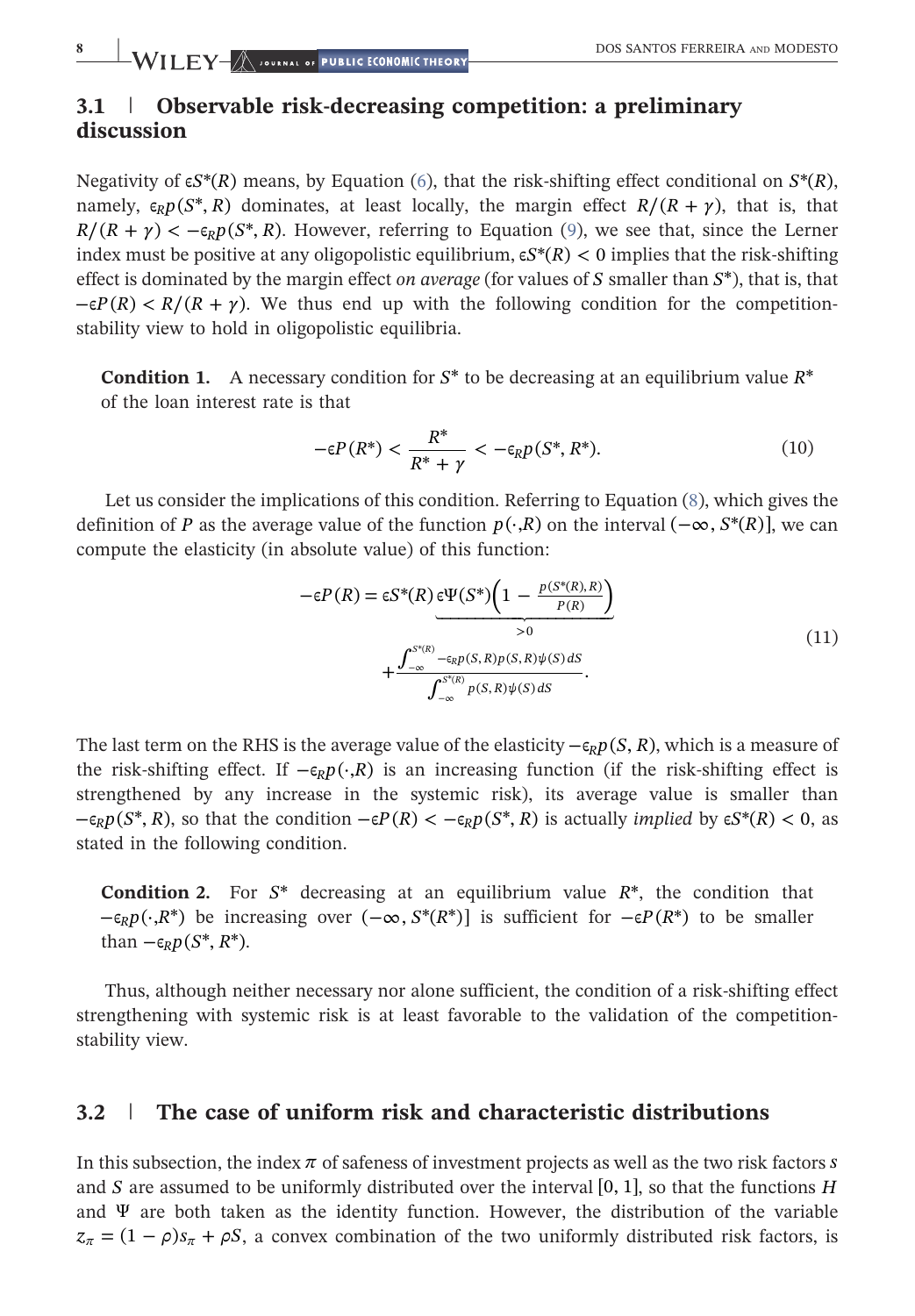DOS SANTOS FERREIRA AND MODESTO **And an**d the set of PUBLIC ECONOMIC THEORY WILEY <sup>9</sup>

trapezoidal for  $\rho \in (0, 1)$  (see [A](#page-14-3)ppendix A). As to the demand for loans, it is now  $D(R) = \min\{g/R, 1\}$ .

# 3.2.1 | Bank default for observable loan interest rates under pure systemic risk

Let us first consider the most favorable case for the competition-stability view, that of pure systemic risk ( $\rho = 1$ ) which, in Boyd and De Nicolò ([2005](#page-13-3)) and Martinez-Miera and Repullo ([2010\)](#page-13-4), always fits that view. The proportion of successful projects conditional on *S* is then, by Equations [\(2](#page-4-1)) and ([3](#page-4-2)) and taking  $\rho = 1$  (which entails  $F(z) \equiv z = S$ ),

$$
p(S, R) = \max\{1 - SR/g, 0\},\tag{12}
$$

with average

$$
P(R) = 1 - S^*(R, r)R/2g, \text{ where } S^*(R) = g(1 - r/R)/(R + \gamma). \tag{13}
$$

The elasticity  $-\epsilon_R p(S, R) = \frac{S R}{g} / (1 - S R/g)$  is increasing in *S* as long as  $p(S, R) > 0$ , verifying Condition [2](#page-7-0) (with a decreasing  $S^*$ ), which is a good first step to vindicate the competition‐stability view.

Is this property sufficient? We show that it is not, by taking equilibrium conditions into account. Indeed, we prove that the oligopoly equilibrium loan interest rate  $R^*(n)$  for any number  $n \geq 2$  of competing banks is smaller than the value  $\hat{R} = \arg \max S^*(R)$ , and hence belongs to the interval  $(r, \hat{R})$  over which this (strictly concave) function is increasing.

<span id="page-8-0"></span>**Proposition 1.** Let  $\pi$  and  $z_{\pi} = S$  be both uniformly distributed over [0, 1]. Then the default threshold *S*\*, although a unimodal function of the loan interest *R*, is increasing for any  $R \leq R^*(2)$ , the highest Cournot equilibrium rate.

*Proof.* The unique maximum of  $S^*$  is attained at  $\hat{R} = r(1 + \sqrt{1 + \gamma/r})$ . Using the Lerner index equation [\(9](#page-6-4)), it is straightforward to compute the equilibrium loan interest rate  $R^*(n)$ . We first compute

$$
P(R) = \frac{R + r + 2\gamma}{2(R + \gamma)}, -\epsilon P(R) = \frac{r + \gamma}{R + r + 2\gamma} \frac{R}{R + \gamma},
$$
  
and  $\epsilon S^*(R) = \frac{r}{R - r} - \frac{R}{R + \gamma},$  (14)

then obtaining from [\(9](#page-6-4))

$$
R^{*}(n) = r \frac{n(1 - \gamma/r) + 2 + \gamma/r}{2n}
$$
  
+ 
$$
r \sqrt{\left(\frac{n(1 - \gamma/r) + 2 + \gamma/r}{2n}\right)^{2} + \frac{n + 1}{n}\gamma/r},
$$
 (15)

which is clearly a decreasing function, as expected. The duopoly equilibrium rate  $R^*(2)$  is consequently the highest oligopoly equilibrium rate. It is easy to check that  $R^*(2) < \hat{R} < R^*(1).$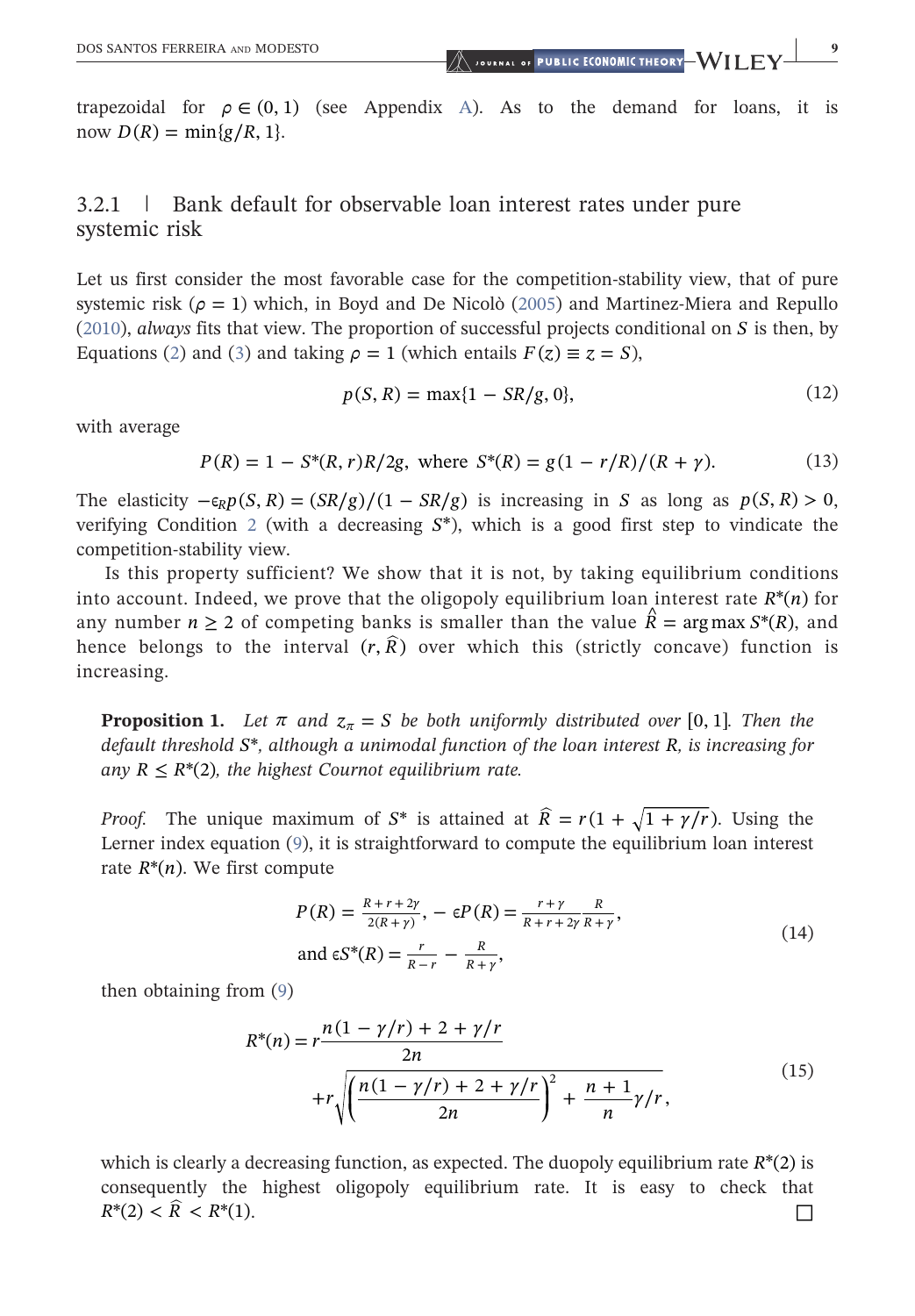Thus, decreasing the loan interest rate from  $R^*(2)$  through an intensification of competition (a higher *n*) can only increase the risk of bank failure since *S*\* is an increasing function for  $R \in \left(\max\{r, g\}, \widehat{R}\right)$ . This situation is illustrated in Figure [1](#page-9-0), which represents the function  $S^*$  (with  $r = 0.02$  and  $\gamma = 0.2$ ). The abscissa of the vertical solid line indicates the maximum Cournot equilibrium loan rate, *R*\*(2). Intensifying competition through an increase in the number of banks translates into successive shifts of the vertical line to the left, as represented by the dashed lines (corresponding to  $n = 3, 4, 5$  and 6, successively). With each such shift is associated a lower and lower value of *S*\*, hence a higher and higher probability 1 − *S*\* of bank default.

Movements along the graph of *S*\* to the right of *R*\*(2) are not observable in the presence of bank competition, which requires at least two competitors. It is true that, for  $R \in (\widehat{R}, R^*(1))$ , the risk of bank default diminishes as the loan interest rate decreases from its monopoly value  $R^*(1)$ . This can however hardly be seen as a local validation of the competition‐stability view, since competition concerns a discrete number of competitors, requiring at least two of them. We will avoid the semantic issue that consists in arguing that the intensity of competition is also raised when switching to duopoly from monopoly, where it is zero. Anyway, we can check by a simple computation that  $S^*(R^*(2)) \leq S^*(R^*(1))$ (as in Figure [1\)](#page-9-0) provided  $\gamma/r \geq 5$ , which seems reasonable to assume ( $\gamma = 0.45$  and  $r = 0$  in the main numerical simulation of Martinez-Miera & Repullo, [2010](#page-13-4)). The competitionstability view is then rejected again.

In spite of an inverse U‐shaped graph of the threshold *S*\* of bank failure, in spite of the fulfillment of Condition [2](#page-7-0), the conditions for an oligopolistic equilibrium with profitmaximizing banks keep on validating the conventional competition‐fragility view when the risk is reduced to its systemic component. This result is the exact opposite of the one in Boyd and De Nicolò ([2005](#page-13-3)) and Martinez‐Miera and Repullo ([2010](#page-13-4)) when the risk is purely systemic. The reason for this discrepancy will be discussed in Subsection [3.3.](#page-11-1) Before that discussion, we shall however extend our analysis, in Subsubsection [3.2.2,](#page-10-0) to the case where systemic and idiosyncratic risks coexist.

<span id="page-9-0"></span>

FIGURE 1 Bank default under pure systemic risk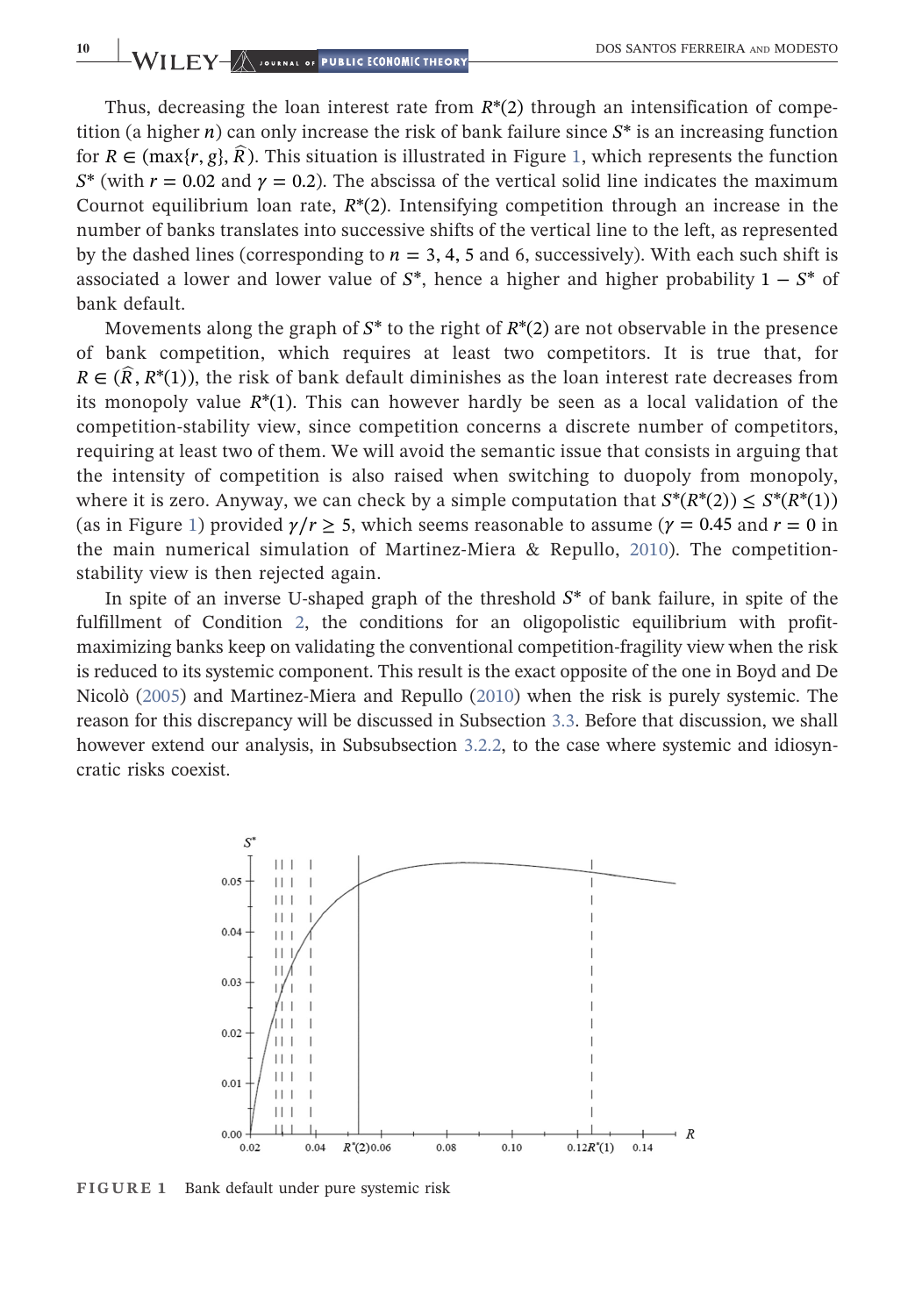# <span id="page-10-0"></span>3.2.2 | Bank default for observable loan interest rates under systemic and idiosyncratic risks

By Equations ([2\)](#page-4-1) and ([3\)](#page-4-2), with  $\Psi \equiv \zeta \equiv H$  taken as the identity function, the probability of success of the investment project  $\pi$  conditional on the realization *S* of systemic risk is, for  $0 < \rho < 1$  and  $g/R < 1$ ,

$$
p_{\pi}(S) = \frac{\pi - \rho S}{1 - \rho} \quad \text{if } \pi \in [\rho S, 1 - \rho + \rho S],
$$
  
\n
$$
p_{\pi}(S) = 0 \quad \text{if } \pi \in [0, \rho S], \text{ and } p_{\pi}(S) = 1 \text{ if } \pi \in [1 - \rho + \rho S, 1],
$$
\n(16)

<span id="page-10-4"></span>leading to the proportion of successful projects

$$
p(S, R) = \frac{1}{g/R} \left( \int_{\rho S}^{\min\{g/R, 1-\rho+\rho S\}} \frac{\pi - \rho S}{1 - \rho} d\pi + \max\{g/R - (1 - \rho + \rho S), 0\} \right)
$$
  
= 
$$
\begin{cases} 1 - \frac{1 - \rho + 2\rho S}{2g/R} & \text{if } 1 - \rho + \rho S \le g/R, \\ \frac{(g/R - \rho S)^2}{2(1 - \rho)g/R} & \text{if } 1 - \rho + \rho S \ge g/R. \end{cases}
$$
(17)

<span id="page-10-1"></span>By [\(5](#page-4-0)), this leads in turn to the bank default threshold

$$
S^*(R) = \begin{cases} \frac{1}{\rho} \left( \frac{g}{R} \frac{R-r}{R+\gamma} - \frac{1-\rho}{2} \right) & \text{if } r \le R \le \bar{R}(\rho), \\ \frac{g}{\rho R} \left( 1 - \sqrt{2(1-\rho) \frac{r+\gamma}{g} \frac{R}{R+\gamma}} \right) & \text{if } R \ge \bar{R}(\rho), \end{cases}
$$
(18)

<span id="page-10-2"></span>where

$$
\overline{R}(\rho) \equiv \sqrt{(\gamma/2)^2 + 2g(r+\gamma)/(1-\rho)} - \gamma/2.
$$
 (19)

<span id="page-10-3"></span>Assuming profitabiliy and riskiness of the loan portfolio, as we do, means restricting parameter values so as to ensure that  $S^*(R)$  as defined belongs to the interval  $(0, 1)$ . Recall that, when  $\rho = 1$ , the function  $S^*$  has the unique maximum

$$
\widehat{R} = r(1 + \sqrt{1 + \gamma/r}) = \arg \max_{R} ((1 - r/R)/(R + \gamma)).
$$
\n(20)

This is also the maximum of function *S*\* in the specification introduced by [\(18\)](#page-10-1) for  $R \in [r, \overline{R}(\rho)]$ . Thus, if  $\rho < 1$  and as  $S^*$  is decreasing for  $R > \overline{R}(\rho)$ , the function  $S^*$  is unimodal, increasing in the interval  $(r, \min\{\overline{R}(\rho), \widehat{R}\})$  and decreasing for  $R > \min\{\overline{R}(\rho), \widehat{R}\}.$ Whatever the configuration of parameter values (compatible with profitability and riskiness of the loan portfolio), the risk of bank default eventually increases with the loan interest rate, apparently vindicating the competition‐stability view, at least when the loan interest rate is high. But are loan interest rates higher than  $\min{\{\overline{R}(\rho),\overline{R}\}}$  observable at some equilibrium?

To answer to this question, we must distinguish two cases according to the relative position of  $\overline{R}(\rho)$  and  $\hat{R}$ . The first case, where the maximum of  $S^*$  is attained at  $\overline{R}(\rho)$ , smaller than  $\hat{R}$ ,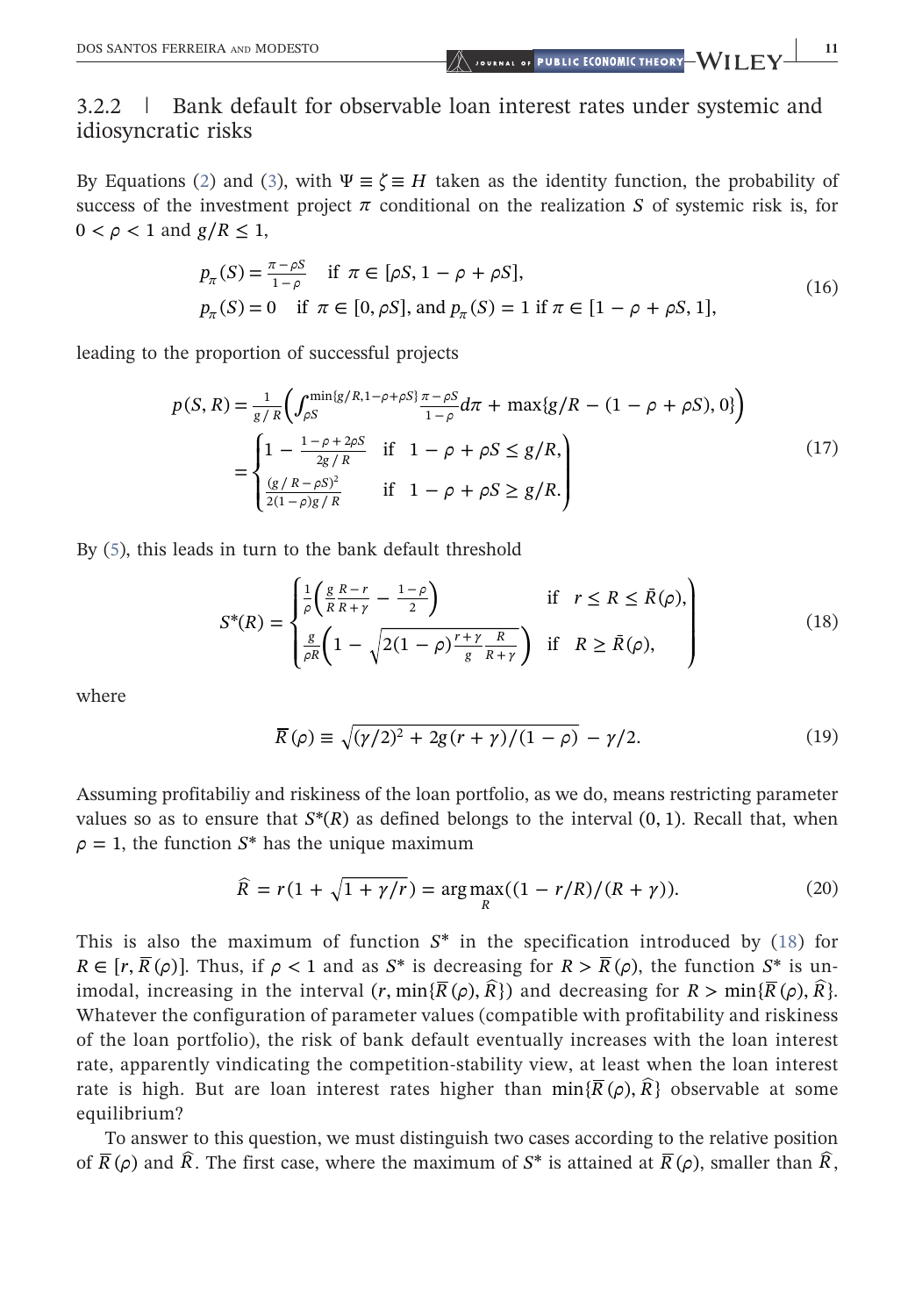<span id="page-11-2"></span>results from a high-cost  $\gamma$  of borrower's default relative to lending cost *r*. More precisely, it corresponds to parameter values such that

$$
\frac{\sqrt{1+\gamma/r}}{(1+\sqrt{1+\gamma/r})^2} < \frac{1-\rho}{2g/r},\tag{21}
$$

namely, a large value of  $\gamma/r$ , together with a low correlation  $\rho$  between borrowers' risks and a small expected return *g*∕*r* from banks' intermediation. We can show that the expected loan yield is then negative for values of the loan interest rate higher than  $\overline{R}(\rho)$ , excluding the observability of interest rates belonging to the interval where *S*\* is decreasing.

The second case, where the maximum of  $S^*$  is attained at  $\hat{R}$ , smaller than  $\overline{R}(\rho)$ , results from low values of  $\gamma/r$  or, more precisely, from a restriction of the parameter values opposite to condition ([21](#page-11-2)). This is the case which extends to the limit situation of pure systemic risk, covered by Proposition [1.](#page-8-0) We can show that Cournot equilibrium values of the loan interest rate are, also in this case, necessarily smaller than  $\hat{R}$ , validating the competition‐fragility view. The following proposition generalizes the result stated in Proposition [1](#page-8-0).

<span id="page-11-0"></span>**Proposition 2.** Let  $\pi$ ,  $s_{\pi}$ , and *S* be all uniformly distributed over [0, 1] and  $z_{\pi}$  be a convex combination of  $s_\pi$  and *S* with positive weight on *S*. Then the default threshold  $S^*$ , a unimodal function of the loan interest *R*, is increasing for any  $R \leq R^*(2)$ , the highest Cournot equilibrium rate.

*Proof.* See Appendix [B](#page-14-4).  $\Box$ 

The competition‐stability view is consequently rejected, whatever the parameter values  $\rho$ ,  $g$ ,  $\gamma$ , and  $r$ , if we take oligopolistic equilibrium conditions into account. Any increase in the intensity of competition due to bank creation augments the risk of bank default through the ensuing decrease in the equilibrium loan rate.

# <span id="page-11-1"></span>3.3 | Comparison with the corresponding moral hazard representative investor case

Our results are substantially different from those of Boyd and De Nicolò ([2005](#page-13-3)) and Martinez-Miera and Repullo [\(2010\)](#page-13-4). They are even their exact opposite when the risk is purely systemic. Why? As already recalled, all investors are assumed in these two papers to have access to the same technology, an assumption which would translate in our framework into a degenerate distribution of the safeness characteristic, with  $\pi = \pi = \hat{\pi}$ . This would result for  $\rho = 1$  and  $R \le g/\hat{\pi}$  in a proportion of successful projects

$$
p(S, R) = 1 \text{ if } S \le \hat{\pi} \text{ and } p(S, R) = 0 \quad \text{if } S > \hat{\pi}.
$$
 (22)

As a consequence,  $S^* = \hat{\pi}$  independently of *R* and the margin effect implied by the zero expected yield condition ([5\)](#page-4-0) would be lost. As to the risk-shifting effect, it is introduced in these two papers by the possibility for the representative investor to choose  $\pi$  so as to maximize her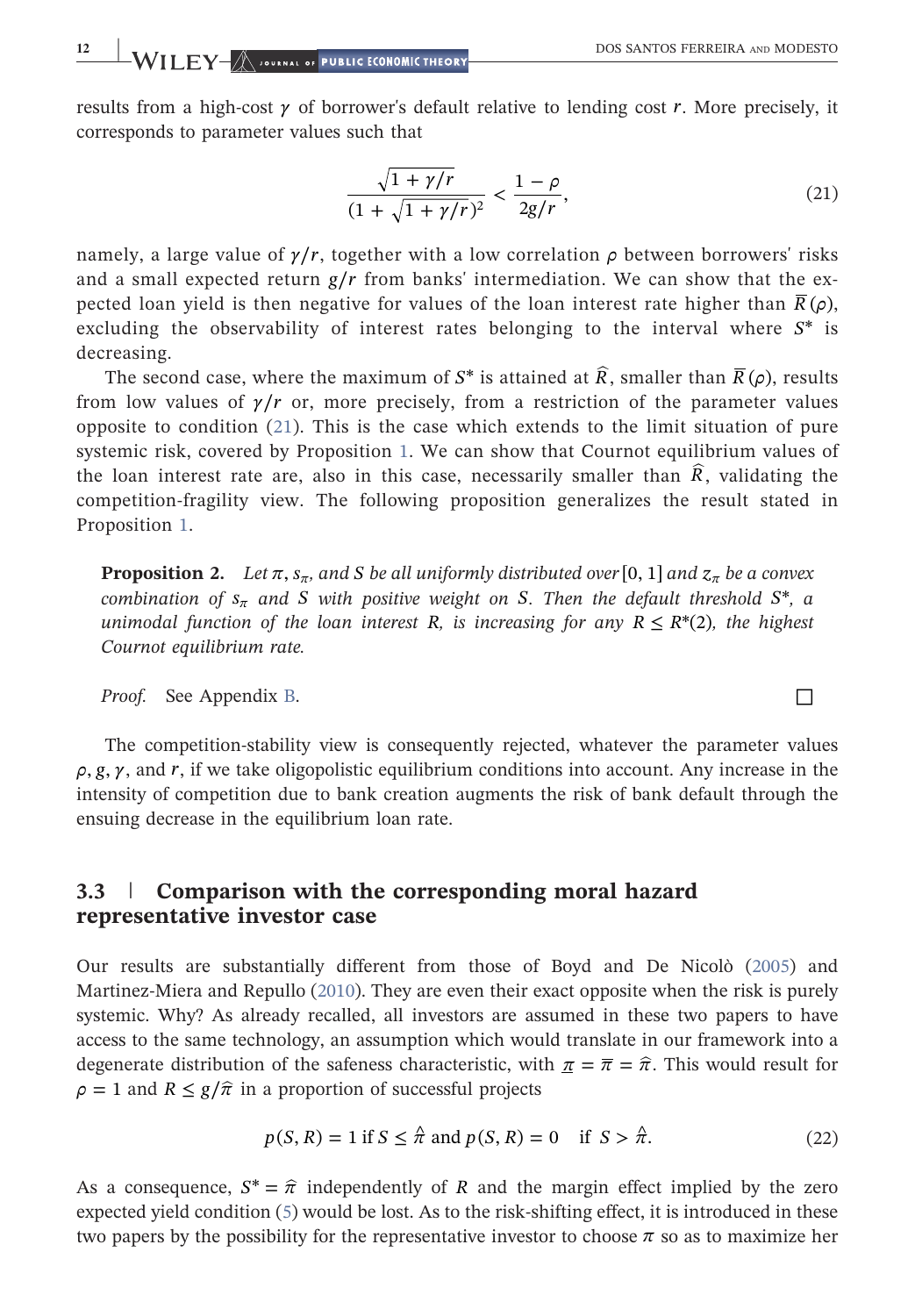expected payoff. In the standard normal specification,  $F \equiv Z \equiv \Psi \equiv \Phi$ , so that the probability of success of project  $\pi$  is  $F \circ Z^{-1}(\pi) = \pi$  and, by ([1\)](#page-3-2), this choice gives

$$
\hat{\pi}(R) = \underset{\pi}{\arg \max} \ (\pi(\xi(\pi) - R)). \tag{23}
$$

If a solution exists,  $\hat{\pi}$  is also decreasing, entailing the existence of a risk-shifting effect, here ascribable to moral hazard. We thus end up with a function  $S^*(R) = \hat{\pi}(R)$  which is always decreasing because the negative risk‐shifting effect is not counteracted by the positive margin effect.

<span id="page-12-2"></span>What about the case  $\rho \in (0, 1)$  where idiosyncratic and systemic risk factors coexist? Starting with the case of uniform risk distributions and by Equations [\(2](#page-4-1)) and ([3\)](#page-4-2), with Ψ and *ζ* taken as the identity function, the proportion of successful projects conditional on *S* (which coincides with the probability of success of the representative project since  $[\pi, \pi]$  degenerates into  $\hat{\pi}$ ) is

$$
p(S, R) = p_{\hat{\pi}(R)}(S) = \frac{\hat{\pi}(R) - \rho S}{1 - \rho} \quad \text{for } S \in \left[\frac{\hat{\pi}(R) - (1 - \rho)}{\rho}, \frac{\hat{\pi}(R)}{\rho}\right],\tag{24}
$$

if  $0 < (\hat{\pi}(R) - (1 - \rho))/\rho < \hat{\pi}(R)/\rho < 1$ . The proportion  $p(S, R)$  of successful projects takes now all the values between 0 and 1, in particular, according to Equation ([5](#page-4-0)), the value  $(r + \gamma)/(R + \gamma)$  so as to determine  $S^*(R)$ . This opens the way to the margin effect but, as long as  $\rho$ remains close to 1, the width of the interval given by Equation [\(24\)](#page-12-2) for  $p(\cdot, R)$  to vary and within which the margin effect operates is small. In the complementary interval  $[0, (\hat{\pi}(R) - (1 - \rho))/\rho] \cup [\hat{\pi}(R)/\rho, 1], p(S, R)$  is either 1 or 0. Hence, the influence of *R* on *S*<sup>\*</sup> through the margin effect is confined to a narrow range and accordingly dominated by the impact of *R* on  $\hat{\pi}(R)$ , which is able to shift the interval of variation of  $p(\cdot,R)$ . In other words, the margin effect is bridled by construction relative to a risk‐shifting effect entirely ascribable to moral hazard.

We can easily extend this conclusion to other risk distributions, in particular the Gaussian one used by Martinez‐Miera and Repullo ([2010\)](#page-13-4), with Ψ ≡ Φ the standard normal CDF and *ζ* the square root function. Indeed, if  $p(S, R)$  varies now with *S* along the whole real line, levels of  $\rho$ close to 1 lead to high absolute values of  $(\Phi^{-1}(\hat{\pi}(R)) - \sqrt{\rho}S)/\sqrt{1-\rho}$ , belonging to the queues of the distribution, so that  $\Phi((\Phi^{-1}(\hat{\pi}(R)) - \sqrt{\rho}S)/\sqrt{1-\rho})$  is then largely inelastic with respect to *S*. Again, the adjustment through *S* and then  $\Phi$  to variations in  $(r + \gamma)/(R + \gamma)$  according to Equation ([5\)](#page-4-0)—the margin effect—is significant only within a narrow range when  $\rho$  is close to 1.

From the preceding discussion it becomes obvious that it is the representative borrower assumption that is responsible for the dominance of the risk‐shifting effect when the risk is predominantly systemic. Indeed, as just shown, it seriously holds down the margin effect, eliminating it in the limit case  $\rho = 1$ , independently of the choice of the probability distribution for the two risk factors.

#### <span id="page-12-0"></span>4 | CONCLUSION

We analyzed the relation between intensity of competition in the loan market and risk of bank failure using a model which considers adverse selection as the source of the increased riskiness, at higher loan interest rates, of the portfolios held by the banks. This risk‐shifting effect,

<span id="page-12-1"></span> $8 \times 8$  Existence is warranted if *ξ* is not too convex ( $-\xi''(\pi) \pi / \xi'(\pi) < 2$ ). Notice that the mean preserving condition  $\xi(\pi) \pi = g$  does not apply anymore in this context.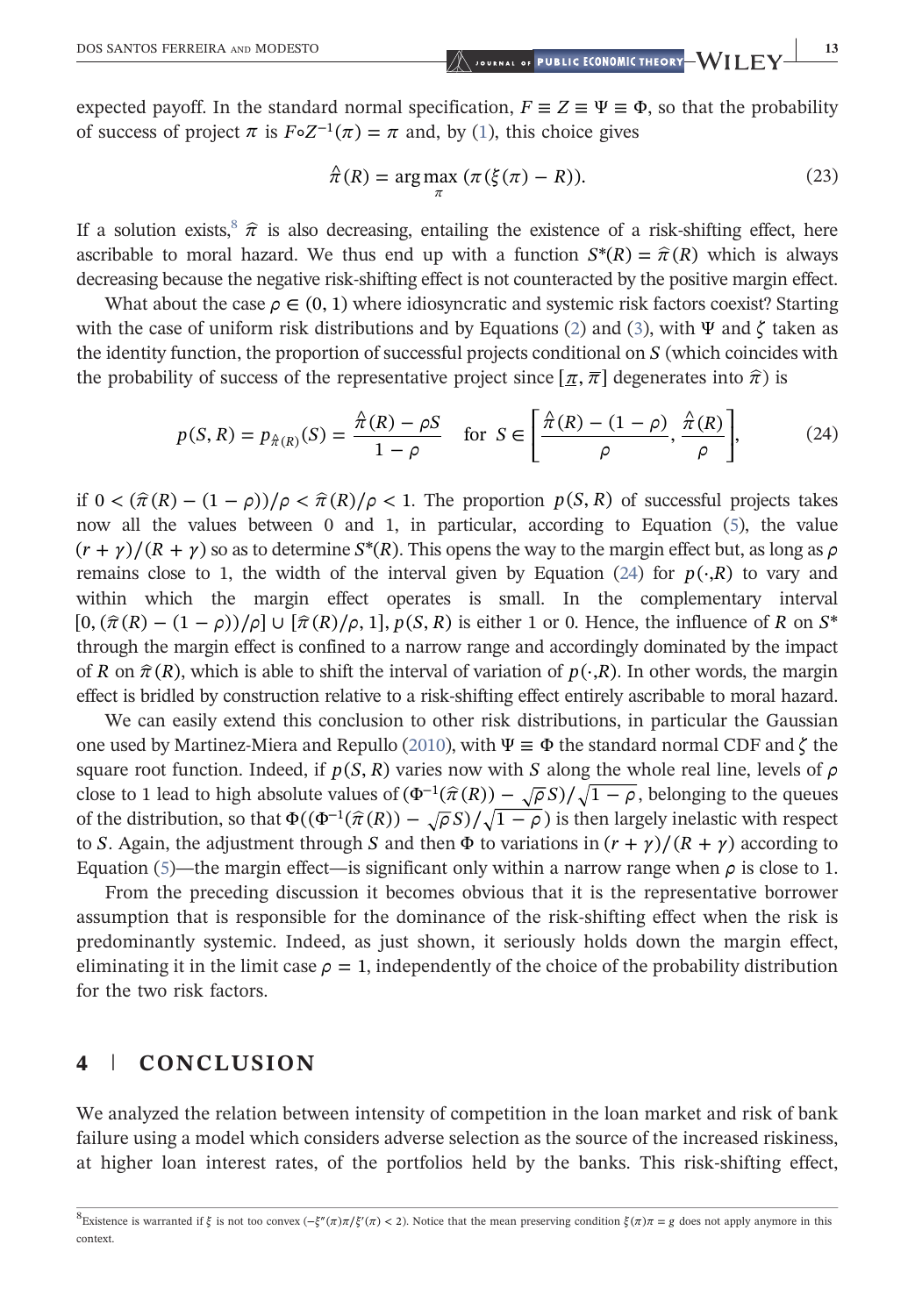working through the borrowers' channel, counteracts the margin effect which works through the lenders' channel and on which is based the conventional view that more intense competition is detrimental to bank stability. The conflict between the two effects accounts for nonmonotonicity of the relation, with a dominating margin effect at low interest rates (when bank competition is intense) and a dominating risk‐shifting effect at high interest rates (when bank competition is weak).

However, the whole of this relation is not necessarily observable: our first contribution is to emphasize the fact that a decrease in the loan interest rate may well diminish the probability of bank default but only at high levels of that rate, actually too high to be compatible with an oligopolistic equilibrium, as they would create an incentive for banks to spontaneously deviate to lower rates. Our second contribution is to question the robustness of the results obtained under the representative borrower assumption. This assumption is not only strong, it directly commands the outcome of a dominating risk‐shifting effect by severely confining the margin effect when risks are highly correlated, even eliminating it altogether in the limit case of pure systemic risk. By contrast, our analysis consolidates the conventional competition‐fragility view, not by denying the importance of the risk‐shifting effect as loan interest rates become high, but by bringing to the fore oligopolistic equilibrium conditions under which those high rates can in fact not be enforced.

#### ACKNOWLEDGMENTS

The authors wish to thank the Associate Editor and two anonymous referees who reviewed our manuscript for their valuable comments and suggestions. Financial support from Fundação para a Ciência e Tecnologia, Portugal, under the PTDC/IIM‐ECO/4831/2014 and PTDC/ EGE-ECO/27884/2017 is also gratefully acknowledged.

#### **ORCID**

Rodolphe Dos Santos Ferreira D <https://orcid.org/0000-0001-6966-281X> Leonor Modesto D<http://orcid.org/0000-0002-8302-2613>

#### REFERENCES

- <span id="page-13-0"></span>Acharya, S. (1996). Charter value, minimum bank capital requirement and deposit insurance pricing in equilibrium. Journal of Banking & Finance, 20, 351–375.
- <span id="page-13-5"></span>Berger, A. N., Klapper, L. F., & Turk‐Ariss, R. (2009). Bank competition and financial stability. Journal of Financial Services Research, 35, 99–118.
- <span id="page-13-3"></span>Boyd, J. H., & De Nicolò, G. (2005). The theory of bank risk taking and competition revisited. Journal of Finance, 60, 1329–1343.
- <span id="page-13-6"></span>Fungáčová, Z., & Weill, L. (2013). Does competition influence bank failures? Evidence from Russia. Economics of Transition, 21, 301–322.

<span id="page-13-8"></span>Jiang, L., Levine, R., & Lin, C. (2017). Does competition affect bank risk? NBER Working Paper No. 23080.

- <span id="page-13-7"></span>Jiménez, G., Lopez, J. A., & Saurina, J. (2013). How does competition affect bank risk‐taking? Journal of Financial Stability, 9, 185–195.
- <span id="page-13-1"></span>Keeley, M. C. (1990). Deposit insurance, risk, and market power in banking. American Economic Review, 80, 1183–1200.
- <span id="page-13-2"></span>Marcus, A. J. (1984). Deregulation and bank financial policy. Journal of Banking & Finance, 8, 557–565.
- <span id="page-13-4"></span>Martinez‐Miera, D., & Repullo, R. (2010). Does competition reduce the risk of bank failure? Review of Financial Studies, 23, 3638–3664.
- <span id="page-13-9"></span>de Meza, D., & Webb, D. C. (1987). Too much investment: A problem of asymmetric information Quarterly Journal of Economics, 102, 281–292.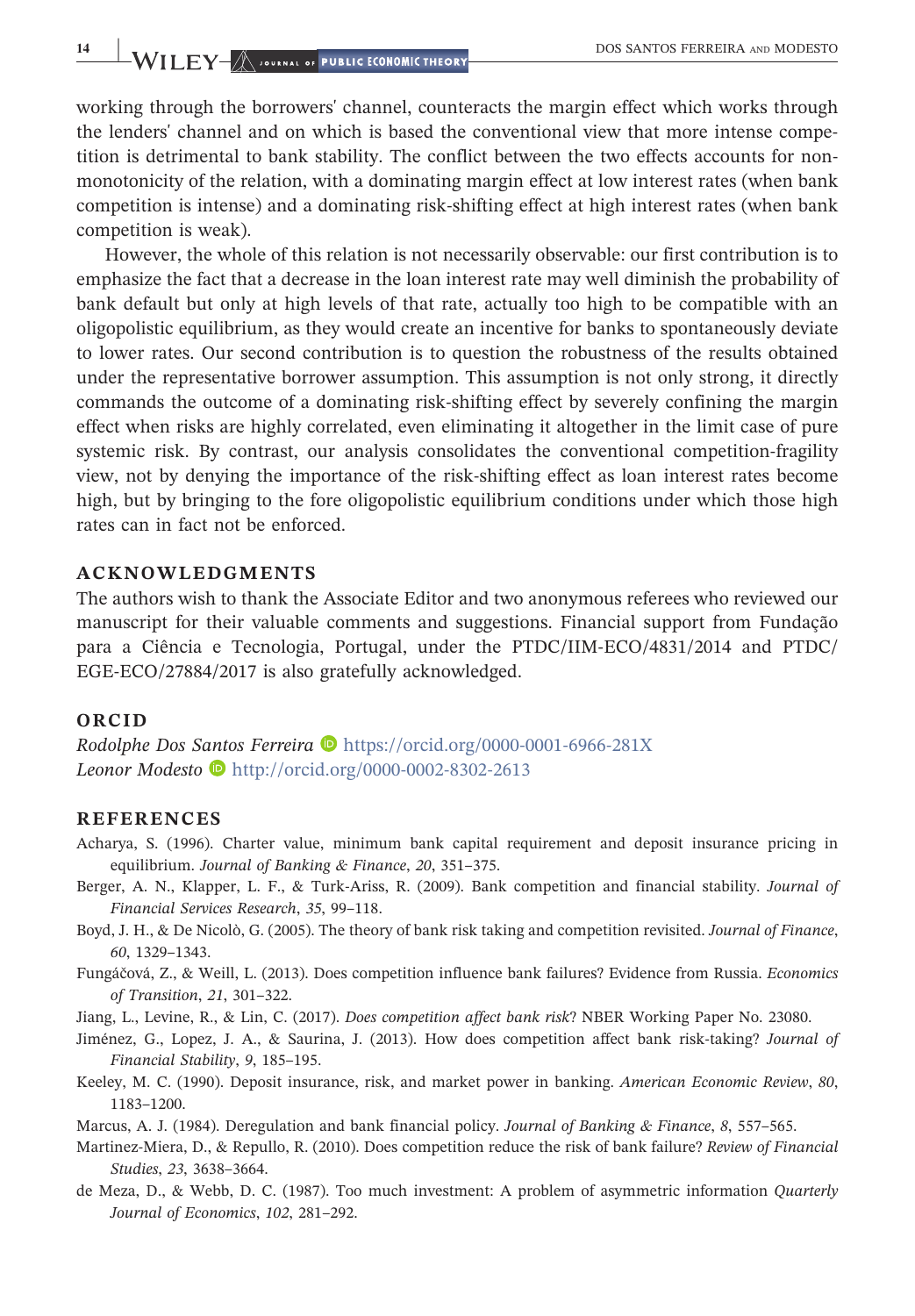- <span id="page-14-1"></span>Schaeck, K., Cihak, M., & Wolfe, S. (2009). Are competitive banking systems more stable? Journal of Money, Credit and Banking, 41, 711–734.
- <span id="page-14-0"></span>Stiglitz, J. E., & Weiss, A. (1981). Credit rationing in markets with imperfect information. American Economic Review, 71, 393–410.

<span id="page-14-2"></span>Vasicek, O. A. (2002). The distribution of loan portfolio value. Risk, 15, 160–62.

How to cite this article: Dos Santos Ferreira, R., & Modesto, L. (2021). Competition and the risk of bank failure: Breaking with the representative borrower assumption. Journal of Public Economic Theory, 1–17. <https://doi.org/10.1111/jpet.12509>

#### <span id="page-14-3"></span>APPENDIX A: THE TRAPEZOIDAL DISTRIBUTION

For  $s_\pi \in [0, 1]$  and  $S \in [0, 1]$ , the random variable  $z_\pi$  is the sum of two independent random variables  $(1 - \rho)s_\pi$  and  $\rho S$ , uniformly distributed over  $[0, 1 - \rho]$  and  $[0, \rho]$ , respectively. All the  $z_{\pi}$ 's follow the same trapezoidal distribution, with CDF<sup>[9](#page-14-5)</sup>

$$
F(z) = \begin{cases} \frac{z^2}{2\rho(1-\rho)} & \text{if } 0 \le z \le \min(\rho, 1-\rho), \\ \frac{z-\min(\rho, 1-\rho)/2}{\max(\rho, 1-\rho)} & \text{if } \min(\rho, 1-\rho) \le z \le \max(\rho, 1-\rho), \\ 1 - \frac{(1-z)^2}{2\rho(1-\rho)} & \text{if } \max(\rho, 1-\rho) \le z \le 1 \end{cases}
$$
(A1)

and probability density function (PDF)

$$
f(z) = \begin{cases} \frac{z}{\rho(1-\rho)} & \text{if } 0 \le z \le \min(\rho, 1-\rho),\\ \frac{1}{\max(\rho, 1-\rho)} & \text{if } \min(\rho, 1-\rho) \le z \le \max(\rho, 1-\rho),\\ \frac{1-z}{\rho(1-\rho)} & \text{if } \max(\rho, 1-\rho) \le z \le 1. \end{cases} \tag{A2}
$$

The graph of *f* is a trapezoid, degenerating into a triangle for  $\rho = 1/2$  and into a horizontal line segment for  $\rho = 0$  and 1. The PDF f is continuous, so that the CDF F is differentiable.

#### <span id="page-14-4"></span>APPENDIX B: PROOF OF PROPOSITION 2

We consider successively the two cases characterized by the relative positions of  $\bar{R}(\rho)$  and  $\hat{R}$ , as defined by Equations ([19\)](#page-10-2) and ([20\)](#page-10-3) and as determined by the parameter values  $\gamma/r$ ,  $g/r$ , and  $\rho$ .

•  $\overline{R}(\rho) < \widehat{R}$ 

In this case, resulting from condition [\(21\)](#page-11-2), with a high relative value of  $\gamma/r$ , the function *S*<sup>\*</sup>, defined by [\(18](#page-10-1)), is maximized at  $\overline{R}(\rho)$  where it attains the value

$$
S^*(\overline{R}(\rho)) = \frac{1}{\rho} \left( \frac{g}{\overline{R}(\rho)} \frac{\overline{R}(\rho) - r}{\overline{R}(\rho) + \gamma} - \frac{1 - \rho}{2} \right).
$$
 (B1)

<span id="page-14-5"></span><sup>9</sup> To check the expression for the CDF *F* (*z*), as all the points in the space [0, *ρ*] × [0, 1 − *ρ*] are equiprobable, just compute the areas of the regions defined by  $(1 - \rho)s + \rho S \leq z$  relative to the total area  $\rho(1 - \rho)$  of the rectangle.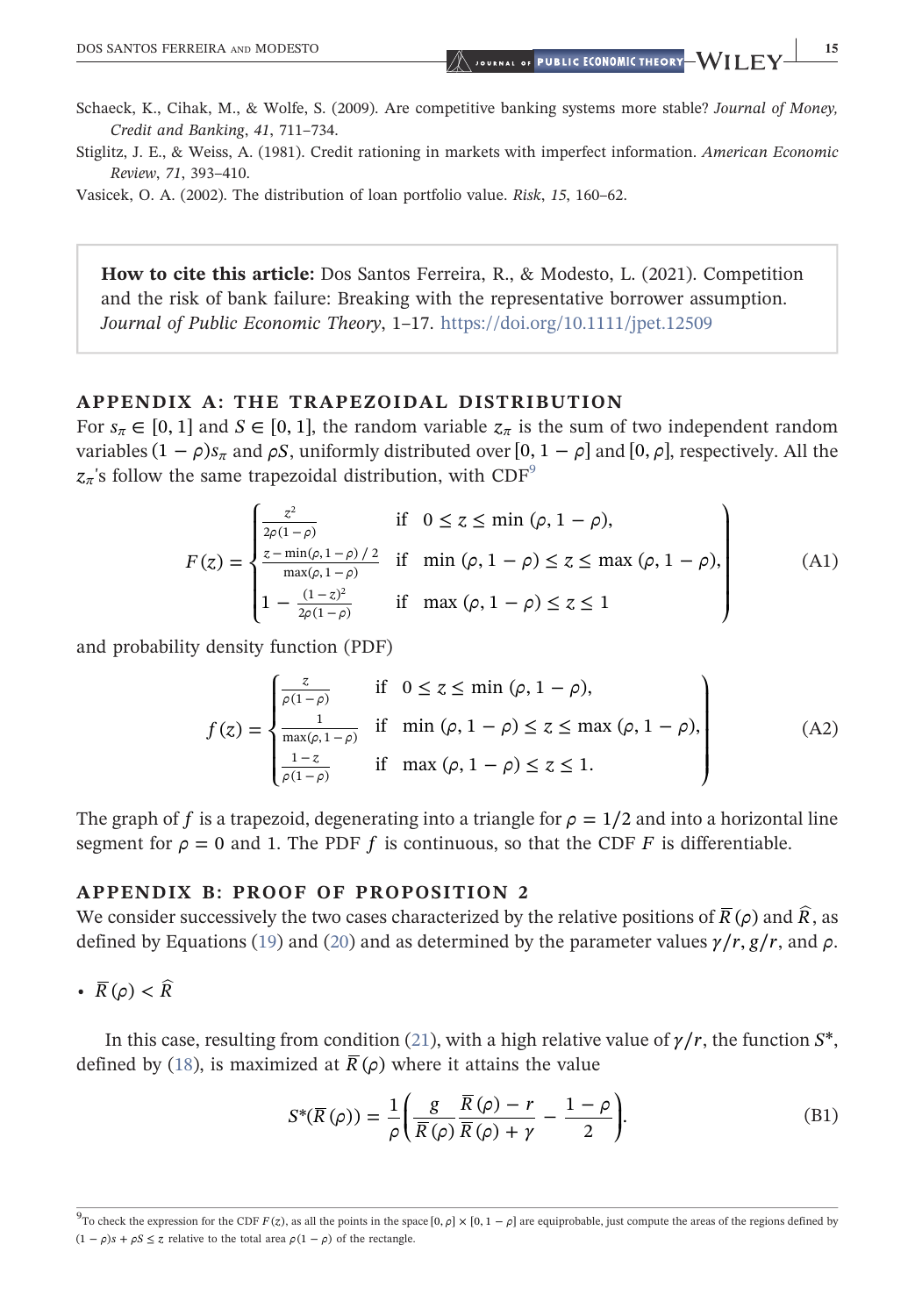By Equations [\(8](#page-5-3)) and ([17\)](#page-10-4), the expected proportion of successful projects at  $\bar{R}(\rho)$  is

$$
P(\bar{R}(\rho)) = \frac{1}{s^*(\bar{R}(\rho))} \int_0^{s^*(\bar{R}(\rho))} \left(1 - \frac{1 - \rho + 2\rho S}{2g / \bar{R}(\rho)}\right) dS
$$
  
= 
$$
1 - \frac{1 - \rho + \rho S^*(\bar{R}(\rho))}{2g / \bar{R}(\rho)}.
$$
 (B2)

By using these two equations and Equation [\(19](#page-10-2)), we obtain

$$
P(\overline{R}(\rho)) = 1/2. \tag{B3}
$$

For the expected loan yield  $Y(\overline{R}(\rho)) = S^*(\overline{R}(\rho))[P(\overline{R}(\rho))(\overline{R}(\rho)+\gamma)-(r+\gamma)]$  to be positive, we then have (using again Equation [19](#page-10-2))

$$
\frac{1-\rho}{2g/r} < \frac{1}{2(2+\gamma/r)}.\tag{B4}
$$

This inequality is incompatible with the restriction ([21\)](#page-11-2), so that the expected loan yield is always negative at  $\overline{R}(\rho)$  in this case. Moreover,  $P(R)(R + \gamma)$  is decreasing for  $R > \overline{R}(\rho)$  (for  $\epsilon S^*(R) < 0$ , since

$$
\epsilon(P(R)(R+\gamma)) = \epsilon P(R) + \frac{R}{R+\gamma} < 0 \text{ if } P(R)(R+\gamma) < r+\gamma,\tag{B5}
$$

by the Lerner index equation ([9\)](#page-6-4). Hence, the expected loan yield cannot become positive again, once  $R > \overline{R}(\rho)$ . As a consequence, loan interest rates higher than  $\overline{R}(\rho)$  cannot be observed in equilibrium and the bank default threshold  $S^*(R)$  is increasing for any observable  $R$ , smaller than  $\overline{R}(\rho)$ .

•  $\widehat{R} \leq \overline{R}(\rho)$ 

<span id="page-15-0"></span>In this case, resulting from the opposite of condition [\(21](#page-11-2)), namely,

$$
\frac{1-\rho}{2g/r} \le \frac{\sqrt{1+\gamma/r}}{(1+\sqrt{1+\gamma/r})^2},
$$
 (B6)

with a low relative value of  $\gamma/r$ , the function *S*<sup>\*</sup> is maximized at  $\hat{R}$ . We then have, for  $R < \overline{R}(\rho)$ and by Equations ([17\)](#page-10-4) and [\(18](#page-10-1)),

$$
p(S, R) = 1 - \frac{1 - \rho + 2\rho S}{2g/R}
$$
 and  $S^*(R) = \frac{1}{\rho} \left( \frac{g}{R} \frac{R - r}{R + \gamma} - \frac{1 - \rho}{2} \right).$  (B7)

Also, by Equation [\(8](#page-5-3)),

$$
P(R) = 1 - \frac{1 - \rho + \rho S^*(R)}{2g/R} = 1 - \frac{1}{2} \frac{R - r}{R + \gamma} - \frac{1 - \rho}{4g/R}.
$$
 (B8)

Again, for *R* to be observable as an equilibrium outcome, a positive expected loan yield  $Y(R) = S^{*}(R)[P(R)(R + \gamma) - (r + \gamma)]$  is required, a condition which translates into

$$
\frac{1-\rho}{2g/r} < \frac{1}{R/r} \frac{R/r - 1}{R/r + \gamma/r}.\tag{B9}
$$